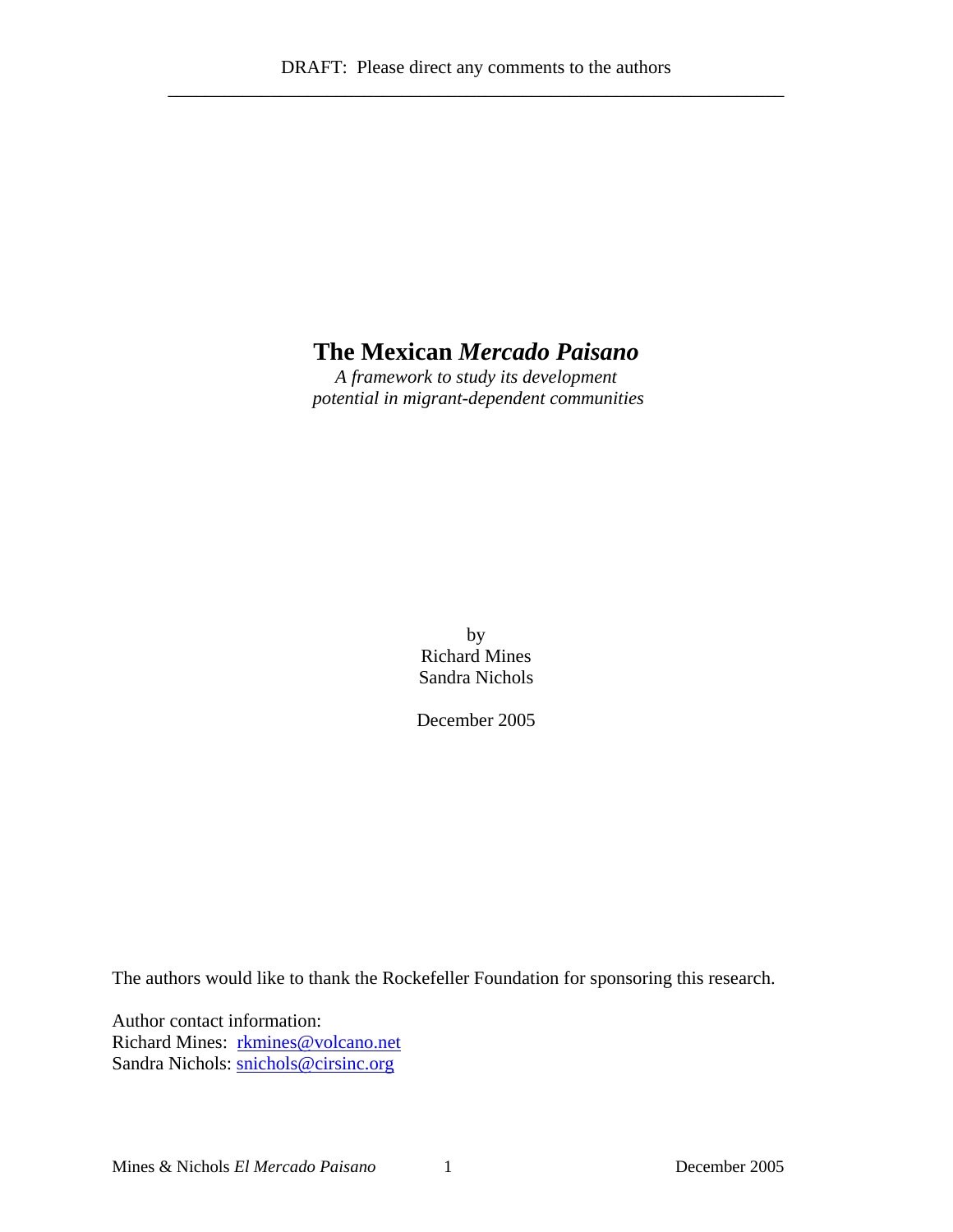# INTRODUCTION

#### *Purpose*

This paper is an effort to understand the role of "nostalgia markets" in the advancement of Mexico's undeveloped migrant-dependent communities. We set up a framework to discuss and analyze the potential for bringing development to these transnational communities on the basis of what the people call the *mercado paisano.* We limit our framework to a discussion of the potential for expanding the wealth capture of members of these binational networks. We assume that wealth capture is a necessary, though not the only, condition for investment in human and physical capital to enable economic development to take place in these communities. The paper is based on mostly ethnographic data gathered in support of examples and case studies and seeks only to frame the question. Further work is needed to demonstrate when and under what circumstances these markets actually foster wealth capture for local communities, and under what circumstances the additional wealth can benefit communities with high rates of labor migration.

#### *What are the Products?*

The Mexican nostalgia market (el mercado paisano) consists of products and services purchased in the United States, or brought north from Mexico, that provide Mexican immigrants with familiar experiences of their home countries. These products and services are not only produced in Mexico. Many are produced in the United States and even at times in third countries that seek to imitate these goods.

Probably the largest group of products, and the one that accounts for the majority of sales, consists of foods and beverages. The many fresh fruits and vegetables, along with moles, sweets, tortilla products, cheeses, herbs, seeds, and specialty meat products have familiar tastes and are extremely popular in the immigrant community. There are familiar alcoholic, fruit juices and soft drinks for sale. Another type of nostalgia products are the many crafts that remind people of home and reinforce cultural identity, such as embroidered items, jewelry, clay and wood products, ethnic and traditional clothing, sports gear, etc. Finally, there are services, with specialists from Mexico crossing the border to offer health care (such as traditional healers), as well as language instruction, horse training, equestrian lessons and, most visibly, live performances by visiting musicians and dance troupes. The resources spent by Mexican emigres during visits to their home areas are also a significant part of the mercado paisano. In this rich and complex web of border-spanning commerce, we focus our attention on several examples of food products, both fresh and processed, as well as a cluster of craft items associated with the Mexican sport of *charrería*.

#### *How important are these markets?*

The rise of the mercado paisano is a direct consequence of the extraordinary growth in recent years of the number of Mexican-born individuals (first generation Mexicans) living in the United States. The best estimates of the total population of Mexican-born individuals living in the United States in 1980, including both legal and illegal was about 2.2 million people. Just 25 years later in 2004, the population of Mexicans rose to 10.6 million.<sup>1</sup> These numbers do not include any children born in the United States and anyone else who is not a first generation

 1 For more complete details see Passel, Jeffrey, "Unauthorized Migrants," http://pewhispanic.org/files/reports/46.pdf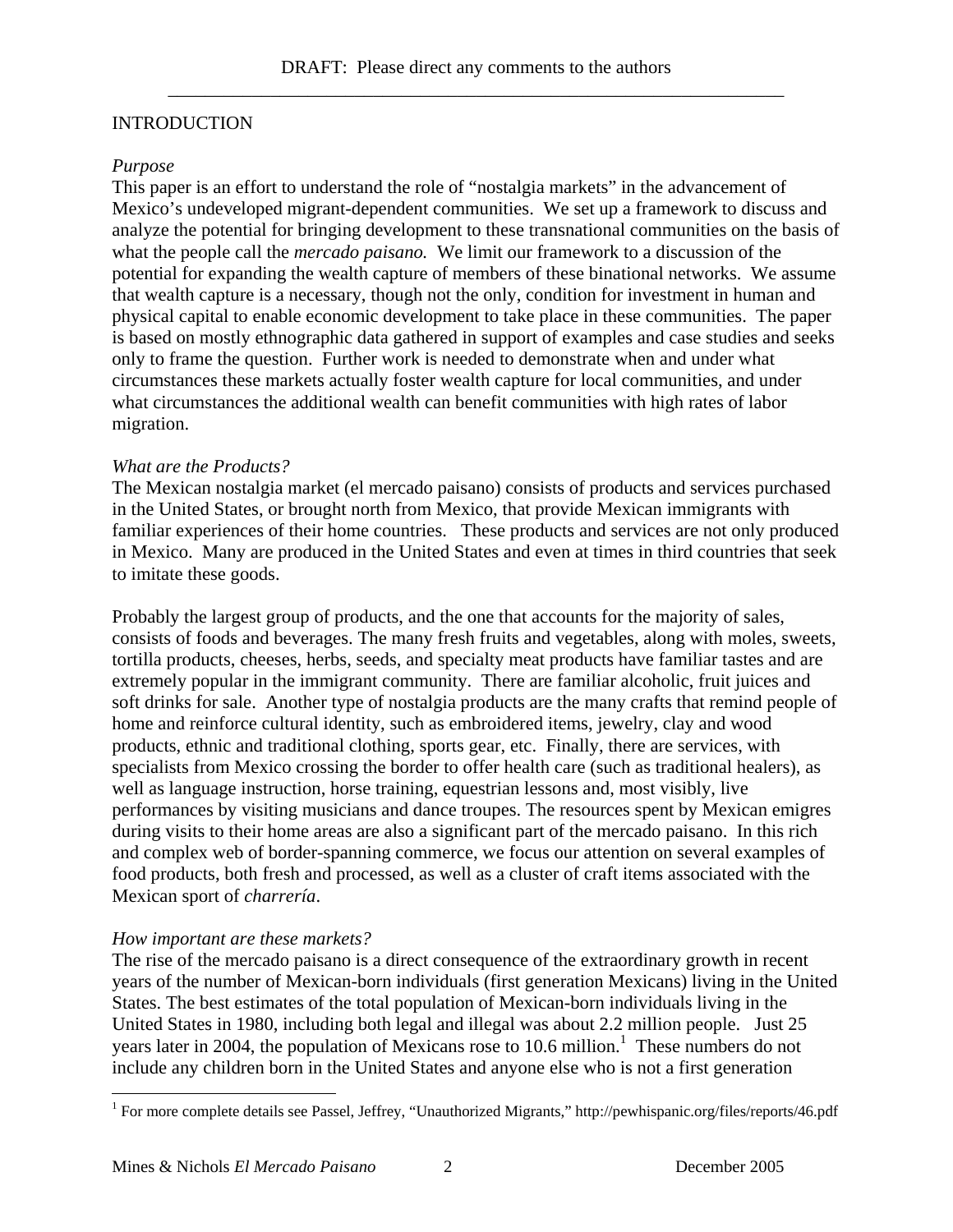immigrant from Mexico. These U.S.-based Mexican-born individuals have both a relatively large purchasing power and have characteristics that make them prone to buy Mexican or Mexican-style products. Nostalgia products have the largest appeal among first generation immigrants.<sup>2</sup> This is logical since the vast majority of first-generation, Mexican-born individuals remains working class, learns little English and does not assimilate fully to U.S. culture. This group retains its preferences for Mexican or, at least, Mexican-style products.

Moreover, if these estimates are true, the Mexican-born individuals living in the United States represent an extraordinary proportion of the total buying power of Mexicans living in both countries. Almost one in ten of all Mexican-born people live in the United States. And, these Mexicans living north of the border have a disproportionate share of the purchasing power of all Mexican wage earners living in both countries. This is true because a very high proportion of the Mexican-born individuals living in the United States are employed adults.<sup>3</sup> Perhaps seven million Mexican-born individuals are economically active in the United States compared to 40 million in Mexico.<sup>4</sup> And, since the income of Mexicans employed in the United States is far higher (perhaps seven times as much)<sup>5</sup> than Mexicans employed in Mexico, it could be argued that half the purchasing power of all Mexican-born wage earners is held by those living north of the border.<sup>6</sup>

In sum, a very large demand for Mexican style products exists among Mexican born people living in the United States. And, since the population of Mexican-born individuals is predicted to continue to increase at a rapid pace, the demand north of the border for these products will grow to even higher levels. While it is impossible to give exact numbers for the overall size of this market, minimum estimates place it in the billions and growing. While their appeal may be greatest among first-generation Mexicans, nostalgia products are also purchased by second generation Mexican-Americans as well as by others who also enjoy them.

Beyond their monetary significance, however, mercado paisano products are at the center of a cultural durability in the Mexican immigrant community. These music, food, beverages and artisan products are often consumed in community settings that reinforce cultural bonds and fulfill longings for the familiar surroundings, smells, tastes and sounds of the home areas.

 At least two thirds of the children of Mexican immigrants to this country were born in the United States. See R. Mines, "Children in Immigrant and Nonimmigrant Farmworker Families," in *Children of Immigrants*, D.

1

 $2 \text{ According to information provided by our informants, one an executive for a large manufacturer, specifically, in the context of the system.}$ products aimed at Hispanic consumers, the other a buyer for a large chain of Latino markets in southern California.<br><sup>3</sup> At least two thirds of the children of Moviesn immigrants to this country were bern in the United Stat

Hernandez, editor, National Academy Press, Washington, DC, 1999, p. 620-656

<sup>4</sup> See IMMS statistics: http://www.imss.gob.mx/NR/rdonlyres/BE18F965-8F4E-4236-8358- 9BD3CF9EFC32/0/1.pdf

<sup>&</sup>lt;sup>5</sup> See "Pequeñas Empresas, Productos Etnicos, y de Nostalgia, Oportunidades en el Mercado Internacional," Marian Cruz, et al, CEPAL, 2004, Mexico, D.F., p. 16, cuadro 3

<sup>6</sup> It can be argued that many second-generation Mexican are increasingly interested in Mexican products. The parent generation is trying to involve their native born children in alternatives to what is considered 'destructive' behaviors. Charreria and the celebration of traditional holidays are two examples. Compared to a generation ago, many Mexican immigrant neighborhoods are predominantly Spanish speaking due to their size. This has obligated second generation Mexicans to retain their language and cultural skills opening them to interest in nostalgia products.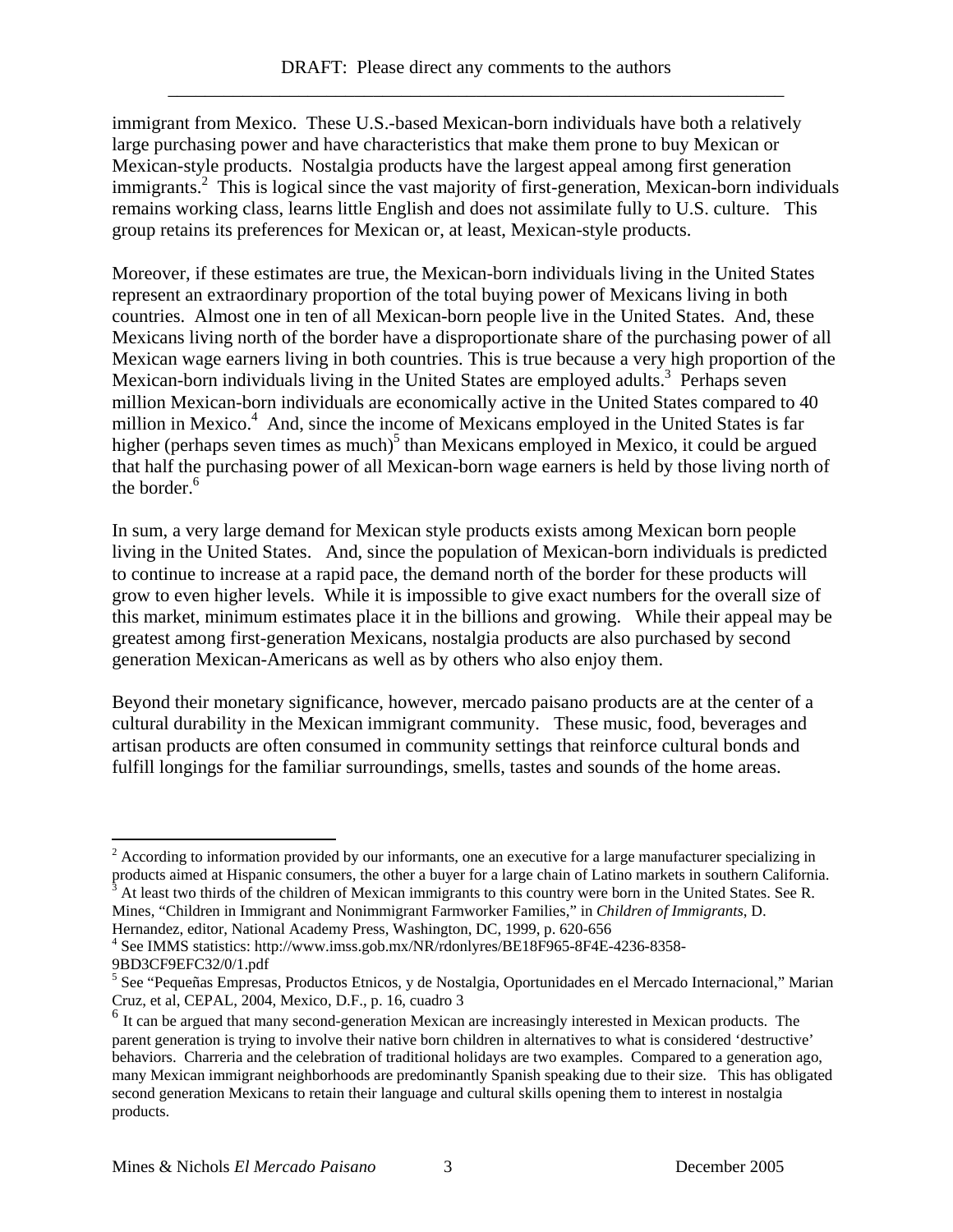# LITERATURE REVIEW

The literature on remittances and development does not touch very much on the role of "nostalgia markets." Even when the discussion is engaged, as in the recent CEPAL report<sup>7</sup>, the topic quickly turns to the larger context. Namely, the general problematic of developing local communities in an increasingly impoverished rural Mexico becomes the centerpiece of the discussion. The problems of lack of physical infrastructure, of credit, technical and marketing assistance, lack of adequate government regulation, and the low educational level and inability to collaborate among the local producers move to the forefront of the discussion.<sup>8</sup> The topic becomes, as it should, how can regional development be sparked in usually poor and neglected areas that are the source of most migrants.

Although there is some touting of the benefits of the multiplier effect of remittance expenditures $\delta$ and the mention of some cases where migration has prompted change, the majority of the literature finds that migration brings with it its own development-retarding impacts.<sup>10</sup> These impacts are seen in land prices that are bid up, investment opportunities that soon get swamped, the tendency for mostly unaccompanied men to migrate, the low interest of emigres in employment generating investments, the departure of the best and the brightest residents of the sending community and the neglect and decline of local agriculture and industries.

The main objectives of individual remittances has been to improve the standard of living of relatives while the main objective of collective remittances by organized émigrés has been to make the home towns more comfortable to live in. Although some of the collective remittances have been used for economic infrastructure (roads, electricity), there is little evidence of widespread use of remittances to foment employment-generating investment.<sup>11</sup>

Furthermore, the majority of authors believe that local economies cannot be spurred to development without a concrete and sustained intervention by the Mexican government to provide the infrastructural foundations necessary for change, namely education, health care, roads, bridges, marketing facilities, credit support and technical and export advice.<sup>12</sup>

We, in this report, have carefully limited ourselves to a small subset of the larger matter of migrant purchases and remittances as potential engines of development. We do not find anywhere an adequate categorization of the types of "nostalgia" products that could help identify how to take advantage of them for wealth capture. Nor have the peculiar obstacles facing small firms in the nostalgia market area been adequately addressed.<sup>13</sup> As a result, we propose a structure for thinking about how local 'mercado paisano' entrepreneurs in transnational communities can capture some of the wealth needed by the local population to spur development. This, we believe, is a prerequisite for nostalgia markets to contribute to development in the home communities. However, we recognize that the identification of these

1

 $7$  See CEPAL, 2004

 $8$  For an interesting review of the problematic see Marsh and Runsten, 1995.

<sup>9</sup> Yuñez-Naude, 2001

<sup>&</sup>lt;sup>10</sup> See Massey, Goldring & Durand, 1994; Mines, 1981; Martin and Staubhaar, 2001; Nichols 2002.

<sup>&</sup>lt;sup>11</sup> López, 2004, 15

<sup>12</sup> García Zamora, 2002

 $13$  The best discussion is in Cepal, 2004. It fails, however, to confront the obstacles faced by small firms in obtaining substantial market share without confronting large manufacturing and intermediary companies.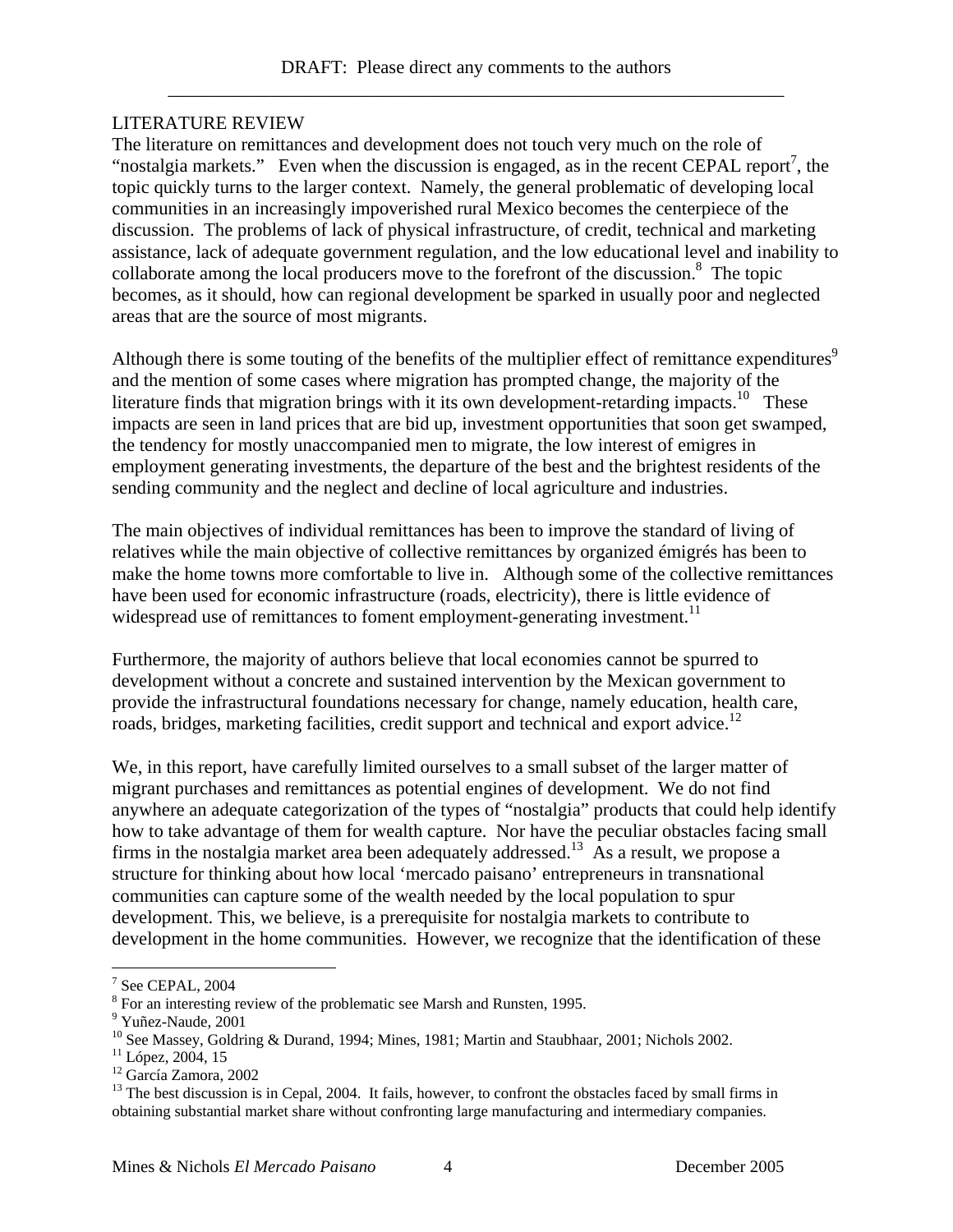opportunities for wealth capture, even if realized, by themselves may not be sufficient to spark sustained development.

# ORIGIN & METHODS OF THE RESEARCH

In 2004 and 2005 the Mexico City newspaper *El Financiero* published a series of articles that sought to awaken the Mexican business community's interest in this rapidly growing market of Mexican-born individuals living in the United States. The migrants' yearning for the familiar foods and drinks of home, combined with their newly found buying power, it argued, made them an ideal group of customers for entrepreneurs willing to make the effort to export their products.14 In addition, also in 2004, the United Nations' Comité Económico para America Latina (CEPAL) published a major study marshalling considerable evidence that small Latin American firms could and should take advantage of the growing demand for nostalgia products in the United States.15 These developments coincided with Rockefeller Foundation's growing awareness of nostalgia markets as part of the livelihood strategies of binational communities. The Foundation's North American Transnational Communities decided to fund research about the potential promise of nostalgia products, including the work on which this paper is based.

It became clear early in our research that, given our limited resources, the most productive approach would be to gather information on consumption and business patterns, and to do so by focusing on a select number of product case studies and examples. We also deemed it essential to conduct research on both sides of the border. Our U.S.-based research was carried out in California—which accounts for a large share of the total Mexican-born population living in the United States<sup>16</sup>—and with a focus on the greater Los Angeles area, followed by the Fresno-Madera area and the San Francisco Bay area (San Jose, Oakland and Napa). In Mexico our datagathering efforts were concentrated in the states of Zacatecas, Oaxaca and Michoacán.<sup>17</sup>

The consumer taste information is based on expressed attitudes of Mexican immigrants and their families gathered in focus groups and key informant interviews done in both countries. Similarly, the business examples and product case studies are based on research conducted in both Mexico and California and derived principally from interviews with the economic actors involved, ranging from small producers and fledgling entrepreneurs, to established intermediaries and importers, together with middle managers and senior executives of large corporate enterprises. We also interviewed government officials in Mexico charged with helping small firms export, and Mexican consular officials in California familiar with binational trade. Our case study research was conducted by following one lead to another and enriched by direct

<sup>1</sup> <sup>14</sup> *El Financiero*: "La nostalgia del mexicano, gran mercado de empresas de alimentos" 24 June 2005;

<sup>&</sup>quot;Desaprovechan empresas mexicanas el mercado de la nostalgia en EU" 15 June 2005; "Poder adquisitivo de hispanos en EU, potencial de negocio para empresas mexicanas" 31 May, 2005; "Bimbo cura la nostalgia de <sup>15</sup> "Pequeñas Empresas, Productos Etnicos, y de Nostalgia, Oportunidades en el Mercado Internacional," Marian

Cruz, et al, CEPAL, 2004, Mexico, D.F.<br><sup>16</sup> About one quarter of the undocumented population is in California (see Passel)

 $17$  To supplement our small business interviews in Mexico, we hired researchers based in Zacatecas and Oaxaca. We are grateful to Dr. Rodolfo García Zamora for his gracious assistance and advice with the Zacatecas component of our research, and wish to acknowledge and thank his students Eduardo Chávez Flores and Delfina Martínez of the Universidad Autónoma de Zacatecas for their conscientious work and dedication. For the research in Oaxaca we are indebted to Dr. Maria Elena Martínez for her skill as an interviewer and for her valuable observations and insights.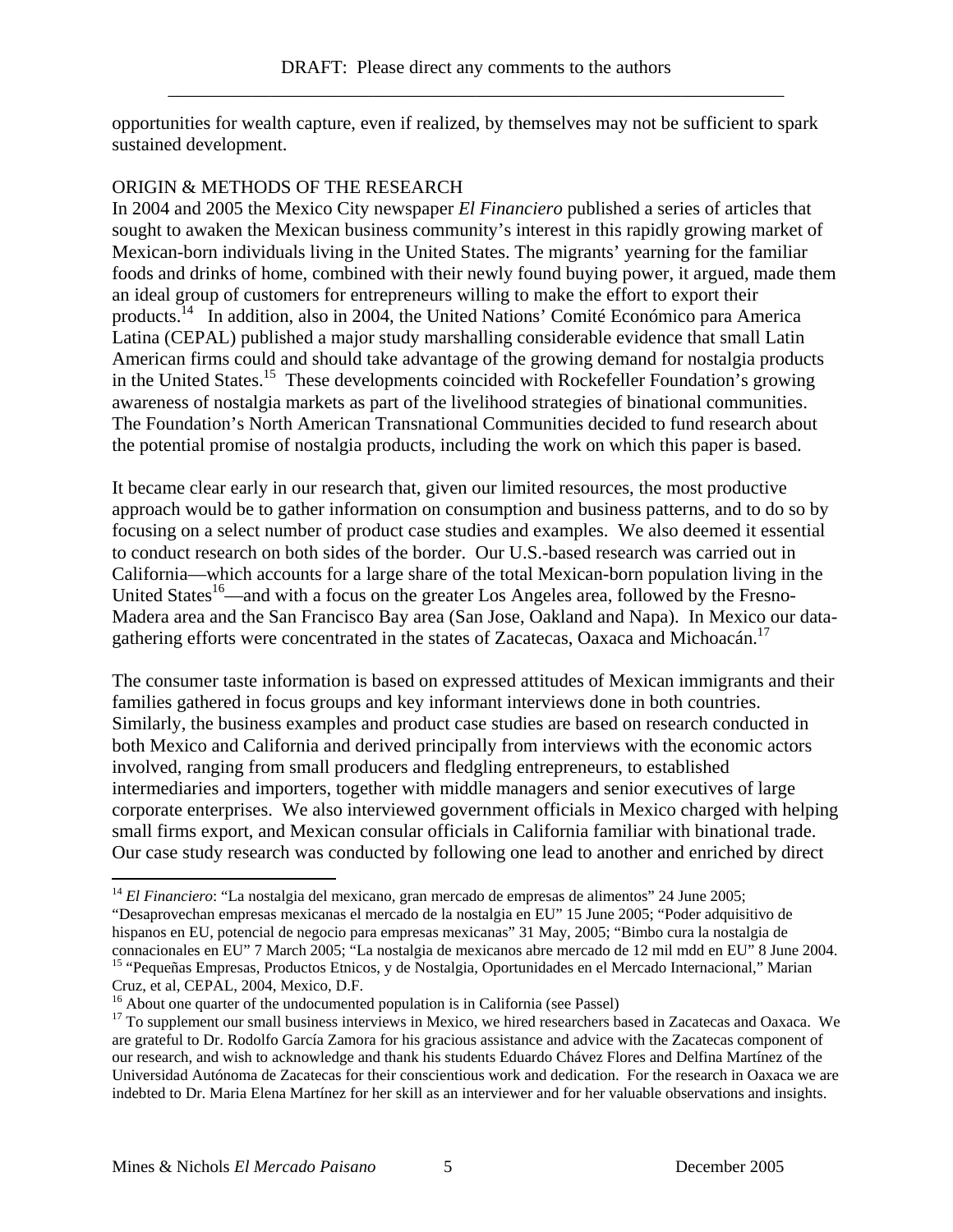observation, which included visits to production facilities and artisan workshops in Mexico, and an array of retail outlets in California, including Latino supermarkets, Mexican specialty shops and restaurants, corner grocery stores and flea markets. In addition, the authors attended various hometown association meetings of Mexican émigrés to gather further insights into the links between nostalgia products, remittances and the interest in fostering social and economic development within transnational communities. On rare occasions we found scholarly work or administrative data that we could consult. In most cases we were obliged to balance the accounts of various economic participants to paint a picture of the sector in question. In cases when we dealt with large corporations annual reports and catalogues of products proved useful.

These ethnographic and participant observer methods led us to a frame for analyzing the mercado paisano. This frame emerged from an attempt to compare the potential for wealth capture by local actors across the different types of nostalgia markets. We found it useful to place each of the products under discussion into one of three categories corresponding to the geographic/cultural scale of the demand for the product. Some of the products had a restricted local appeal which we label "locality-specific;" others a broader regional/cultural appeal that we call "culture-specific;" and still others a Mexico-wide appeal that we designate "Mexicangeneric." For each of these categories we employ the following analytic tools to interrogate the extent to which local "nostalgia product" actors featured in our case studies could capture wealth and generate local employment:

- the power of the producer in the chain of production (i.e. is the producer a 'price setter' or a 'price taker'?)
- $\blacksquare$  the ability to sell specialized (rather than generic) product
- the ease of entry into the production process
- the ability to collaborate with other producers to increase bargaining power
- $\blacksquare$  the ability to obtain access to adequate business and technical advice
- $\blacksquare$  the ability to meet U.S. import requirements
- $\blacksquare$  the ability to negotiate moving the product across the border
- $\blacksquare$  the ease of access to distribution systems

# PRODUCTS, PRODUCERS & MARKETS

Employing the three categories we have set up for nostalgia products, namely *locality-specific*, *culture-specific* and *Mexican-generic*, we now examine eight examples of nostalgia products and apply the organizational tools mentioned above in order to shed light on the barriers and opportunities for greater wealth capture and job creation by local communities in Mexico.

# *Locality-specific*

In geographic terms, this is the most narrowly construed of our three categories, while at the same time it reflects the great diversity of foods, customs, languages and artistic expressions found throughout Mexico, in keeping with variations in local tastes and environmental realities. Most migration from Mexico to the United States is from rural areas,<sup>18</sup> where people maintain a deep sense of connection, and an abiding loyalty, to their home community, their "patria chica." Consequently, it is the familiar products made in these small communities—often food items—

 $\overline{a}$  $18$  A significant number of these rural migrants had moved to rural shantytowns in Mexico before coming to the United States but retain their loyalty to their ancestral home and customs.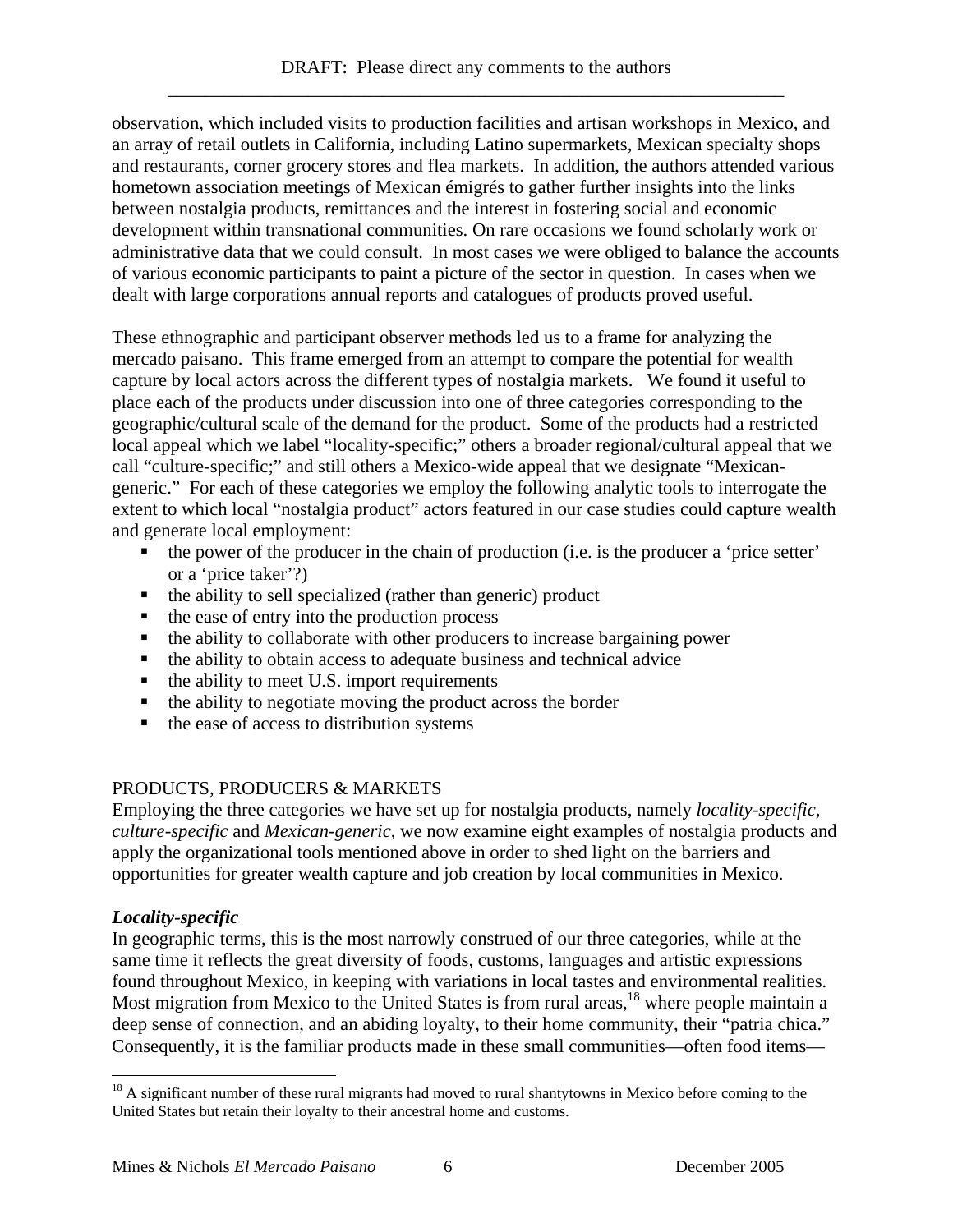that migrants seek in order to enjoy "a taste of home," to assuage homesickness, and affirm a sense of identity rooted in their particular hometown. Examples of products in this category include cheese, mole paste, candied fruits and sweets, local varieties of maize, beans, herbs, and dried chiles. Production is local, on a small scale and the customer base is generally limited to natives of the area. Below we discuss cases of two locality-specific products: unpasteurized farmstead cheese known as "queso fresco" and a powdered drink mix called *pinole*. 19 Traditionally both were standard fare in rural communities, made by farm housewives. Today enterprising women produce them to sell to neighbors and visiting migrants. While both of our examples are from the state of Zacatecas, the issues and challenges are similar to those involving the locality-specific products of other Mexican migrant-sending regions.

# *Doña Chuy's queso fresco20*

In a town in southern Zacatecas, Doña Chuy makes and sells more than a ton of *queso fresco* a year to fellow townsfolk who value it for its flavor and texture that distinguish it from the cheese produced in neighboring regions and set it apart from mass-produced versions.<sup>21</sup> Most of her sales occur during the months of December and January when migrants are home visiting and purchase the cheese to carry back to the United States in their luggage, the trunks of their cars or send through shipping companies.<sup>22</sup>

In this case Doña Chuy, the producer, is not in the disadvantageous position of being a price taker by having to sell to an intermediary. By having a specialty product and selling direct to her customers, she retains the power to set her price and is able to make a profit. Given the unique characteristics of her cheese she faces little or no competition. Entry into this activity is fairly easy in this area, requiring a source of milk, knowledge of cheese making, rudimentary equipment, and a market stall for selling her product. Hers is an individual enterprise, and as with most production in the locality-specific category, there is no attempt to collaborate with other producers. Her production and level of sales are such that she neither seeks out, nor does she feel the need for business services or technical assistance. At peak periods of production she employs family labor, but her enterprise does not generate additional local employment. Finally, she does not have to concern herself with government inspections, export permits, complying with U.S. food and safety regulations, negotiating customs at the border, or shipping and distribution logistics involved in getting her product to market in the United States. In her case, her customers take care of transportation and the border crossing.

#### *Señora Tomasa's pinole*

 $\overline{a}$ 

In a workshop attached to her house, Sra. Tomasa produces and packages her own version of *pinole*, based on her grandmother's recipe. She purchases all of her inputs from local sellers, and some of those inputs, such as corn, beans and squash seeds, are grown by local farmers. She sells the *pinole* wholesale to urban grocery outlets in central Zacatecas, as well as to retail

 $19$  Toasted and ground corn which is blended with sugar, spices and other ingredients and used as the basis for a traditional beverage, porridge or snack, and is considered high in nutrients.

<sup>&</sup>lt;sup>20</sup> While the names used in this case and the next are not the producers' actual names, we refer to their products by a name in order to underscore the consumers' familiarity with the local producers.

 $21$  The characteristics that distinguish a local cheese are often attributed to the breed of cattle and the type of grass on which the cattle graze.

 $22$  With the exception of certain fresh fruits, live plants and uncooked meats, individuals are legally permitted to import into the United States food for personal consumption.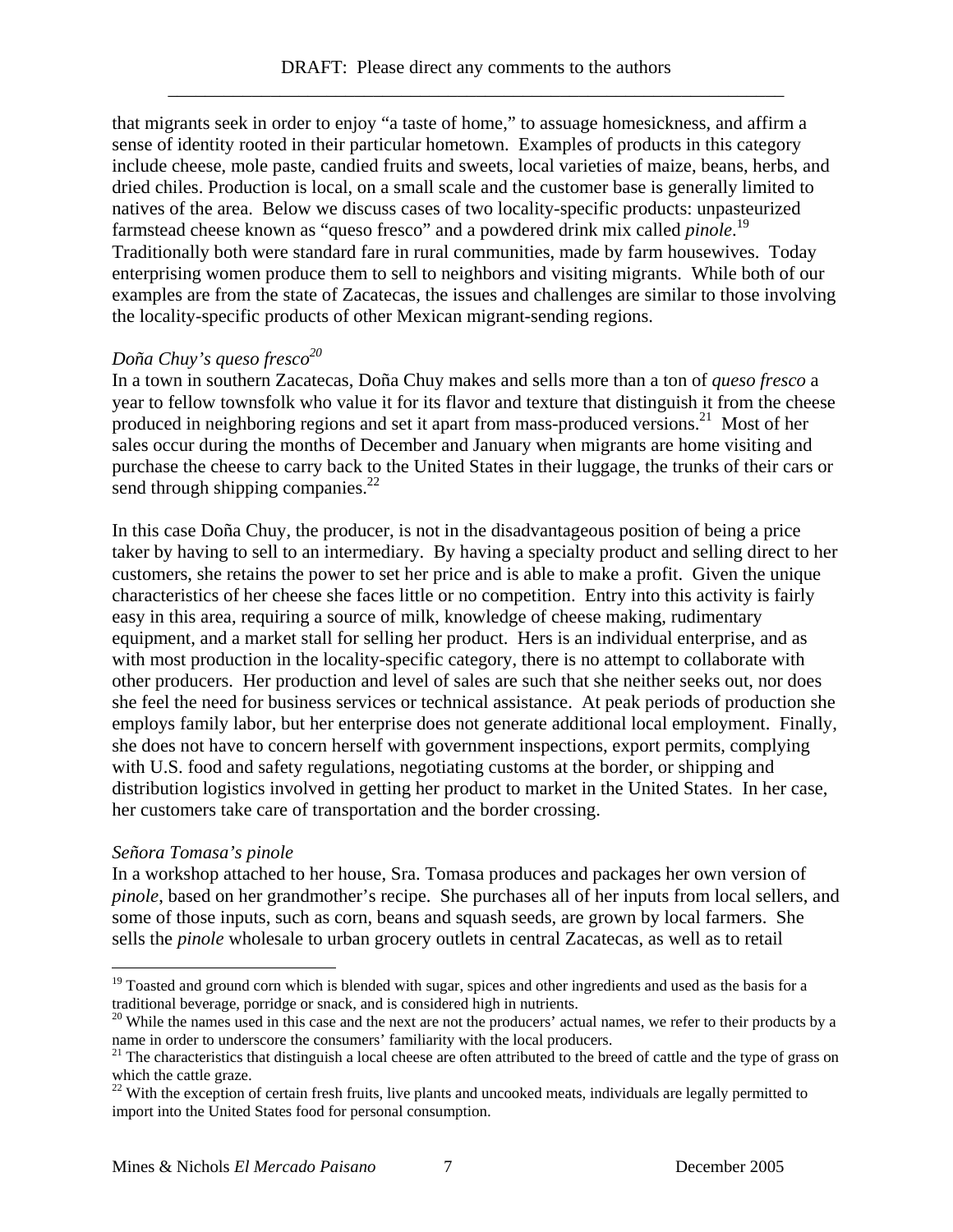customers directly from her home. Many of her customers are migrants who appreciate the taste of her *pinole* and take it back to the United States, both for their personal consumption and to give away as gifts. This has convinced her that there is a potential export market among the wider Mexican immigrant community in the United States. Her efforts to export her pinole serve to illustrate the challenges confronting a producer who seeks to place a nostalgia product in the U.S. market.

Sra. Tomasa invested over US\$20,000 in toasting and milling equipment to expand her production while she set about learning how to comply with export regulations. However, she has faced barriers and setbacks at every turn. She reported that her attempts to obtain help from government agencies proved a costly waste of time, either because many government workers dismiss persons with little formal education, or because the officials are unfamiliar with export procedures. When she turned to paid consultants, she found they cheated her. She has paid for expensive laboratory tests required by the U.S. Food and Drug Administration to meet food safety and labeling requirements, but found the lab work was sloppily done.<sup>23</sup> Suppliers of packaging and printed labels delivered inferior materials. She has learned she needs an "importer of record" on the U.S. side, but does not know anyone she can trust. In addition, she has had trouble keeping adequate records of costs and revenue in a way that will allow her to plan her production and develop a business plan, another prerequisite for obtaining FDA approval for importing a commercial food product. Thus, after nearly two years, she finds herself still not able to export her product, in debt, discouraged and not knowing where to turn next.

While a generic version of *pinole* is available in Latino grocery stores in the United States, it is a mass-market product, has no distinguishing features, and is manufactured on an industrial scale. Sra. Tomasa's *pinole*, in contrast, is an artisan product with a distinctive 'homemade' flavor that is appreciated by Mexicans living in the United States. She had to overcome only moderate barriers to set up her *pinole*-making business (i.e. having the recipe and acquiring the equipment), but she has faced insurmountable barriers getting her product across the border and to market in the United States. She does not have the professional contacts or belong to any producer organization that can provide guidance with export procedures, nor does she have anywhere to turn for assistance to improve her business and accounting skills. She knows how to make her product, and when in full production, she employs two to three workers to produce a ton of *pinole* a week. In sum, while Sra. Tomasa can produce a specialized product, is able to set her own price, has a likely market in the United States, and the ability to create local employment, she is blocked by her own lack of business skills and an inability to negotiate getting her product across the border.

#### *Culture-specific*

 $\overline{a}$ 

The second of our three categories involves products with a somewhat wider appeal than those we call locality-specific. "Culture-specific" products appeal to those Mexican immigrants who, as a group, share common cultural traits that may extend across several state lines in Mexico. One example is the clothing and equipment used by those who participate in charrería, a rodeotype sport popular in the cattle-ranching regions of north central states like Jalisco, Zacatecas and

<sup>&</sup>lt;sup>23</sup> The Food and Drug Administration (FDA) food and safety regulations governing all food imports have become more complicated, and enforcement more vigorous, with enactment of the Anti-Bioterrorism Act following the 9-11 attacks.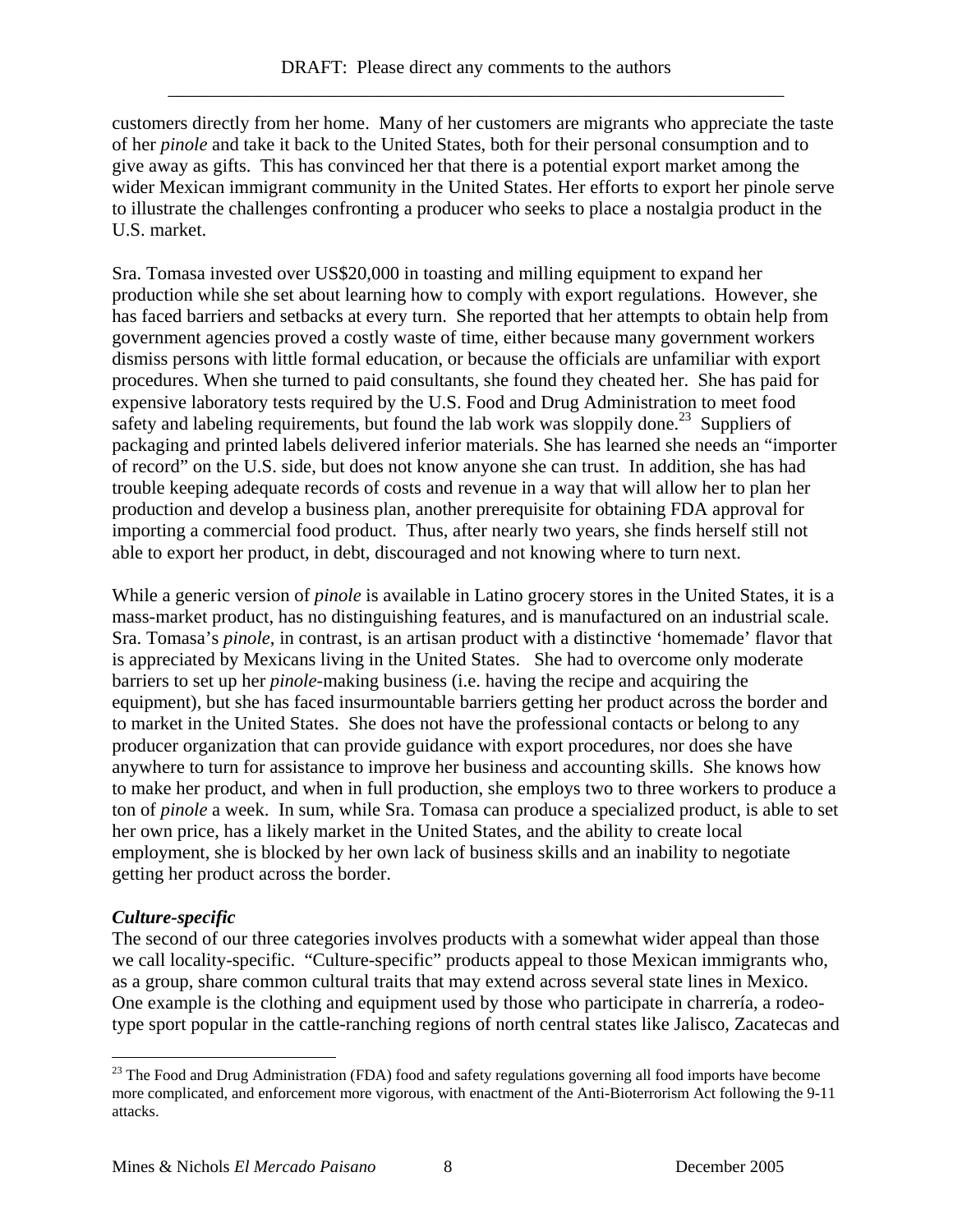Durango. Another example of products in this category is the cluster of food items that comprise a unique ethnic cuisine, such as that of the Zapotecs in the southern state of Oaxaca. Also included in the culture-specific category is music with a strong following among audiences from a given cultural region, say norteño music appealing to immigrants from northern and central states, or Mixtec music whose fans are from areas of Oaxaca, Puebla and Guerrero. In other words, the appeal of culture-specific products transcends the geographic confines of the localityspecific, but it does not extend to Mexicans as a whole. Below we discuss two clusters of culture-specific products: charro gear and Oaxacan specialty foods.

#### *Charro gear*

The sport of charrería has undergone a dramatic growth in the United States as increasing numbers of Mexican immigrants from the north-central states, together with second generation Mexican-Americans, have acquired the economic means to join the ranks of those devoted to this expensive sport. One indicator of its growing popularity is the number of *lienzos*, the arenas where competitions are held. In the greater Los Angeles area there was reportedly only one professional *lienzo* in the latter part of the 1990s; by 2005 there were seven. Similarly, the Mexican Federation of Charrería, the organization that oversees the sport, reports that the number of officially registered teams in California alone has more than doubled in the last five years, from thirty five teams in 2000, to eighty in 2005.<sup>24</sup> Beyond the 2,300 registered *charros* in the United States, there are hundreds, and possibly thousands more, who engage in the sport unofficially.

In addition to a horse, the equipment needed to participate in the sport, be it officially or unofficially, is highly specialized gear. There is the saddle, tack and riding accessories, along with the regulation charro outfit consisting of tailored pants, shirt, jacket and neck bow; belt and fancy buckle; boots and spurs; leather chaps; and the characteristic wide-brimmed charro hat. Charro ensembles range from fairly plain and basic to the highly decorative, including leather saddles and belts embroidered with cactus thread, ornate silver buckles and spurs, cashmere suits with complex designs in suede appliqué, and hats festooned with gold and silver thread. A newcomer to charrería in the United States can expect to spend over \$4,000 for a saddle, accessories and outfit of medium quality; this is over and above the cost of acquiring a horse.

Charro equipment and clothing is produced almost entirely in Mexico, much of it by skilled artisans in family-owned workshops.<sup>25</sup> These workshops are regionally clustered, primarily in the states of Jalisco, Zacatecas, Mexico, Guanajuato, Aguascalientes, Puebla, Hidalgo and Guerrero. A few items, such as *botines* (charro boots), can be produced on a larger scale, though even when made in the shoe-manufacturing centers of Guanajuato, they remain a specialty item. Few of the producers are themselves involved in exporting their goods to the United States, instead they sell direct to customers on home visits, as occurs with migrants from Jalisco and Zacatecas, or they sell to small U.S.-based dealers in charro gear. These U.S.-based dealers are mostly first-generation Mexican immigrants, themselves charro enthusiasts, whose business has grown with the growth of the sport in the United States. They travel to Mexico several times a

 $^{24}$  A charro team has between eight and twenty members.<br><sup>25</sup> There are a few leatherworkers, saddle-makers and tailors in the U.S. producing charro-style goods, but our informants report that this accounts for only a minor share of the charro goods market, given the high cost of production in the U.S., and the high quality and lower prices of the Mexican-made goods.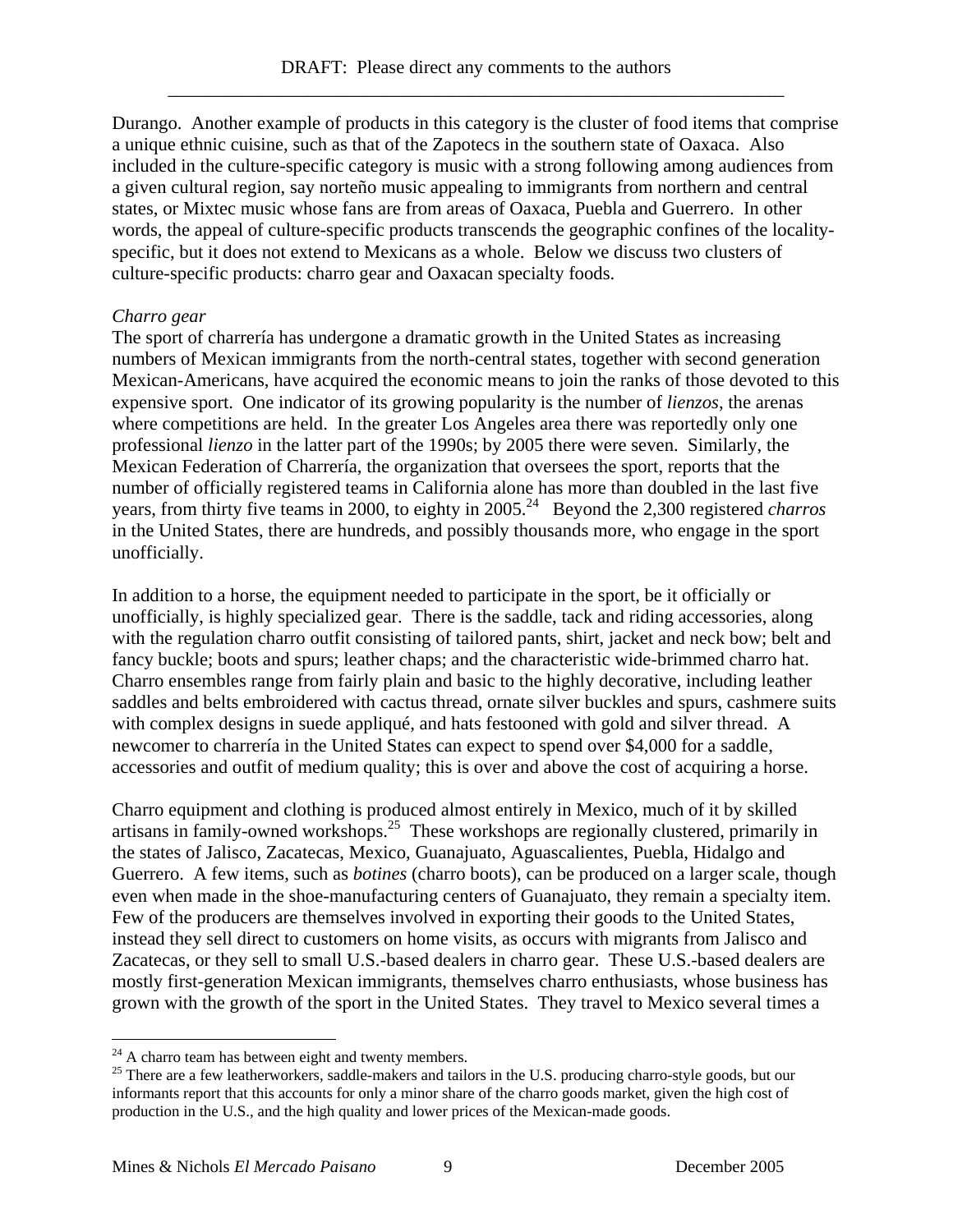year to purchase goods directly from the producers and to establish business relationships that will allow them to place orders by telephone and fax. The dealers typically cover shipping costs and handle all matters related to importing the goods into the United States. While the producers do not reap the full benefit of the sale of their goods in the United States, the specialized nature of their product does allow them to remain price setters and they do not incur the additional costs associated with shipping and negotiating the border.

The cost of entry into production is for the most part moderate, involving space for a workshop, rudimentary tools and sewing equipment and the relevant skill, which is often handed down within families. Most workshops are self-financed, employing both family labor as well as skilled artisans. At present there is no organization or collaboration among producers, and level of business skills varies considerably, given limited formal education. Producers interviewed for this study in Zacatecas reported being constrained from expanding their enterprise and hiring additional workers by their antiquated equipment, lack of credit, lack of business skills, and lack of knowledge of how to engage in direct export for the U.S. market. Of the 18 artisans interviewed, only two had been able to access business and technical advice.

# *Oaxacan specialty foods*

Oaxaca's distinct cuisine results from centuries of blending indigenous ingredients with those introduced by Europeans. Signature elements include several kinds of *mole* (a complex sauce made with ground chiles, spices, nuts, seeds and chocolate), dry-cured meats (*tasajo* and *cecina*), chile-seasoned roasted grasshoppers (*chapulines*), various styles of cheese (including *quesillo* made from unpasteurized milk), specialty breads, an assortment of chiles and herbs, along with several variations on the Mexican tortilla, most notably *tlayudas*, large toasted corn tortillas that can measure up to twelve inches in diameter. Ingredients and methods of preparation vary according to locality and ethnicity (the Mixtecs, for example, favor wheat flour tortillas over the Zapotecs' preference for the corn *tlayudas*), but there is general agreement among Oaxacans from the northern Sierra and the Central Valleys as to what constitutes Oaxacan cuisine.

While few Mexicans outside of Oaxaca are familiar with these regional foods, Oaxacan immigrants living in the United States seek them out, deeming them an essential part of their diet and identity, and a way to escape the loneliness and alienation felt while living far from home. Estimates of the numbers of Oaxacans living in the United States are highly speculative, however researchers and community leaders suggest at least half a million Oaxacans live in California alone.<sup>26</sup> But whereas the huge demand for generic Mexican products is being met by large scale corporate manufacturers and distributors, as discussed elsewhere in this paper, the demand for Oaxacan specialty foods continues to be met through imports of goods produced by small and medium producers in the state of Oaxaca. Therefore we now turn our attention to these Oaxaca-based producers, focusing on two cases: the women *tlayuda*-makers, and a familyowned *mole* factory.

<sup>&</sup>lt;sup>26</sup> According to Fernando López Mateos, president of the Federation of Oaxacan Community and Indigenous Organizations in California (FOCOICA) and publisher of *El Oaxaqueño*, a bi-weekly newpaper of the Oaxacan community in the United States. See also "Mixtecs and Zapotecs Working in California: Rural and Urban Experiences" by Felipe H. López and David Runsten, in *Indigenous Mexican Migrants in the United States*, ed. by Jonathan Fox and Gaspar Rivera-Salgado. Center for U.S.-Mexican Studies and the Center for Comparative Immigration Studies, University of California, San Diego (2004).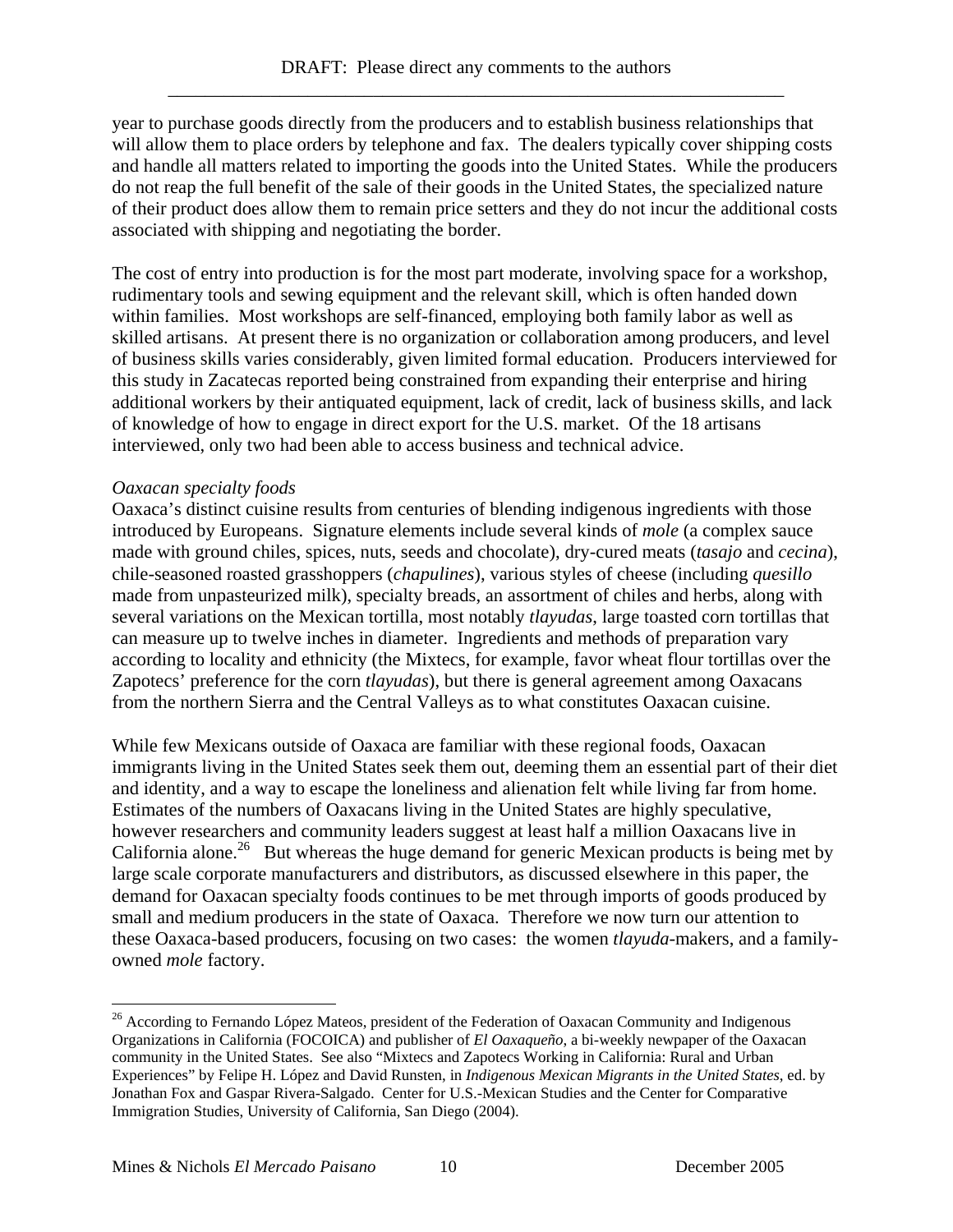# *Tlayudas*

These large, thin toasted corn tortillas are an essential component in the Zapotec diet and are available in California in Oaxacan grocery stores, bakeries and restaurants, and from flea market vendors. They arrive fresh via airfreight from Oaxaca City several times a week. We estimate (conservatively) that 15,000 tlayudas are shipped daily from Oaxaca. They are a handmade product, produced by hundreds of women who have small-scale facilities in their own households, employing female family members and neighbors. This activity requires little initial investment beyond rudimentary equipment that is readily available (pots for boiling the corn, hand press to shape the corn dough and clay griddles to bake the tlayuda over a wood fire). Production for export is concentrated in the villages and towns in the vicinity of the city of Oaxaca. The women deliver their product to intermediaries in Oaxaca City, who handle packaging and shipping.

Tlayudas remains a specialty item, so far there is no competition from machine-made or factorybased production, and hence the women are able to be price-setters. In some communities tlayuda-making appears to be the principal economic activity and the women involved are deriving significant benefit, as evidenced by home improvements and expansion of their production facilities. However, there is no organization among tlayuda producers that might enable them to negotiate better prices for inputs, reduce transportation costs or become directly involved in exporting as a way to reduce the number of intermediaries and retain a greater share of the profits. While wealth is retained within the Oaxacan transnational community—by both producers and Oaxacan retailers in the United States—a major portion of the final retail price goes to cover shipping and border-related costs. The *tlayuda* market has the capacity to generate local employment in the home regions, as well as wealth capture within the transnational community, but as with the pinole producer discussed earlier in the locality-specific category, the *tlayuda* producers appear to have no access to technical assistance, business advice or guidance with regard to export procedures.

#### *Oaxacan mole*

While generic versions of mole are available on grocery shelves in the U.S., immigrants from Oaxaca prefer a style of mole characteristic of their region and they are willing to pay a premium for mole imported from home. One Oaxaca-based producer we interviewed has been successful in meeting this demand for specialty mole. His operation began as a small household-based activity some 15 years ago and has now grown into a commercial enterprise employing 18 workers and producing about five tons of mole a week. Most of his product is sold in Mexico, but demand on the U.S. side has been growing and 20% of his production is now destined for customers north of the border. He himself is not directly involved in exporting, but sells his mole to other Oaxacan entrepreneurs who handle the border crossing, distribution and sales in the United States. This producer sees the potential to expand his factory and his business by taking a more active role in the export and distribution of his product in the United States. His efforts to do so, however, have so far been frustrated. He is an independent entrepreneur and belongs to no professional association or export-oriented organization that might offer export guidance. Nor has he been able to get help from local banks or government offices; indeed his attempts to obtain an export license have been fruitless, as he has come up against bureaucratic intransigence. Once again, here is a producer with a specialty nostalgia product that has a market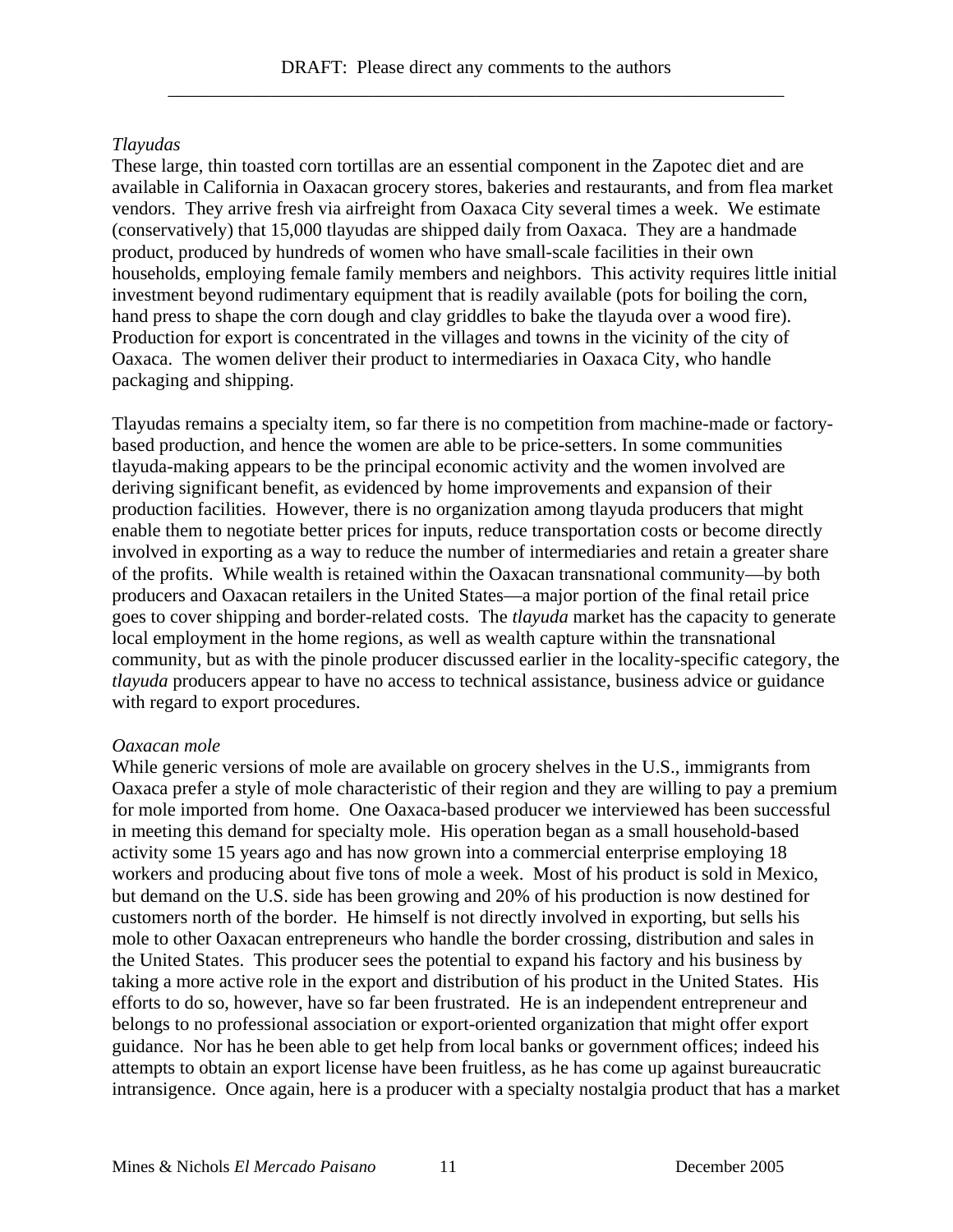in the United States, he is able to earn a profit from his sales and generate local employment, and he is eager to expand his business, but he is blocked by a lack of adequate business services, an inability to negotiate the border and the lack of trustworthy business contacts in the United States

# *Mexican-generic*

This is the category that accounts for the largest segment of the nostalgia market and has by far the greatest wealth-generating potential. The products are mostly food and beverages, they can be either manufactured or fresh, and have a broad appeal throughout the Mexican and Latino population in general.

# *Manufactured Products*

These are the packaged and processed goods which line the shelves and refrigerated cases of Latino markets and carry brand names such as Herdez, La Costeña and El Mexicano, along with Bimbo, Jumex and Jarrito. These are mass-market goods, produced in industrial facilities, and include canned vegetables, processed fruits and chiles; salsas, juices and soft drinks; familiar baked goods, snack foods and sweets.27 Some, such as *El Mexicano* brand chorizo, cheese and dairy products, are manufactured in the United States, but in a style and presentation that appeals to the Mexican consumer.<sup>28</sup> Others (it seems a growing proportion) are imported from Mexico, their brands highly recognizable to anyone who grew up in Mexico. The growing demand for these products is attracting large manufacturers and distributors, in both the United States and Mexico.

The capital-heavy type of production for the processed goods makes it quite difficult for small producers to acquire adequate resources to overcome the high barriers to entry. To enter into these manufacturing activities small producers would have to engage in serious collaborative work in order to raise the capital and reach the scale at which they could compete with the large firms. The large manufacturing firms also have access to in-house experts in technical and business organization that facilitate the elimination of barriers to growth and promote opportunities for marketing the products. To compete, small producers would need access to comparable resources. Also, unlike small producers, the large, sophisticated food manufacturers are able to comply fully with all U.S. food safety and sanitary regulations, and to avail themselves of the services of professional customs brokers and logistics providers so as to ensure smooth and efficient movement of their goods across the border. The small Mexican producers of inputs into the product chain are limited to the role of 'price-takers' in this system. With control remaining in the hands of large manufacturers and large produce dealers, the small

<sup>&</sup>lt;sup>27</sup> Grupo Herdez sells canned chiles, vegetables, fruits, juices, fish and sauces under brands that are highly recognizable to Mexican-born individuals, including Doña María, Búfalo and Herdez. It employs 5600 workers in ten processing plants throughout Mexico, including one near the border in Enseñada, whose production is intended for export to the U.S. (http://www.grupoherdez.com.mx/corporativo/herdez.htm ).

Grupo Bimbo began exporting and distributing its Mexican products in 1984. In 2004, its U.S. sales were over \$1.3 billion, which accounted for 26% of the company's overall sales. The company operates 13 plants in the U.S. and 47 in Mexico (www.grupobimbo.com.mx).

<sup>&</sup>lt;sup>28</sup> While Bimbo and Herdez are thoroughly Mexican enterprises that have been gaining ground in the U.S., one of the most familiar and ubiquitous brands of Mexican generic food products is El Mexicano, a label belonging to a U.S.-based manufacturing and distribution company, Marquez Brothers International, Inc. The company's founders and owners, originally from the state of Jalisco, arrived in the U.S. in the 1960s. For more on this company see http://elmexicano.net/main\_files/products.html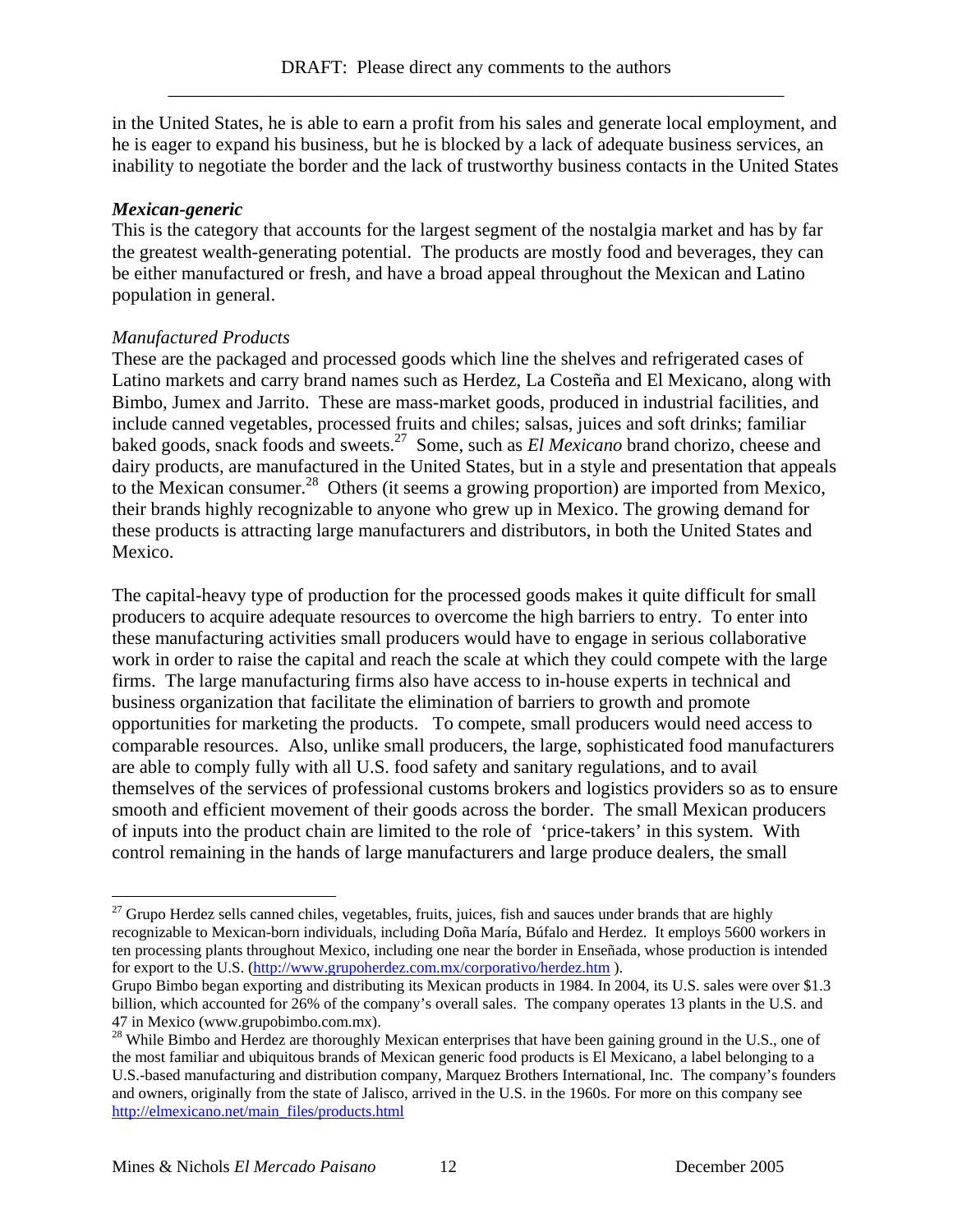producers are unlikely to retain sufficient benefit to spark local economic development. Nevertheless, exceptions to this rule may be possible. Below, we present an example of a community that is attempting to add value to its produce and sell a manufactured 'nostalgia' product in the United States.

# *Nopalitos from Ayoquezco29*

Nopales (the leaves of prickly pear cactus) are a common vegetable in Mexican cuisine. When used fresh they are peeled, chopped and used into salads, soups and omelets. They can also be pickled and sold in cans or jars as "nopalitos." While all the large and well-known manufacturers of Mexican-generic foods process and sell nopalitos under their house brands, immigrants from the Oaxacan village of Ayoquesco are hoping that their own specialty nopalitos will allow them to carve out a niche in the mercado paisano in the United States.

Ayoquezco de Aldama is a community of approximately 6,000 in the Zapotec region of Oaxaca. Ayoquezco has the reputation for growing the best nopales in Oaxaca. As more and more men migrated to the United States, the women in the village came to depend on selling nopales and other food products to sustain themselves. In 1999 they created an informal cooperative of over 100 households called MENA (Mujeres Envasadores de Nopales de Ayoquezco) to produce nopalitos.

The MENA women had gotten the idea of preserving their nopales in jars from a migrant who had observed this process in California. The women were able to attract considerable interest of several outside groups. In 2001, they purchased canning equipment and jars as a result of a grant from the Mexican Department of Agriculture. Also, a Mexico City non-government organization (NGO) helped MENA obtain a building where the products could be elaborated. Oxfam donated money for the land for a food processing facility in 2002 and the Pan American Foundation for irrigation systems. The backyard production of nopal was expanded and the cactus was replanted in a more intensive manner. The women were trained in organic techniques, such as composting, and were certified organic by OCIA (Organic Crop Improvement Association). As for the processing facility, it was decided to implement the level of sanitation required for export to the United States. This vastly increased the cost of the project. With help from the Mexican federal government and others, altogether they have invested almost 2 million dollars in the project since 2000.

In addition, an informal hometown association, Migrantes por Ayoquezco (MPA), was formed in February 2001, spurred by the Mexican NGO. When MPA learned of MENA's nopal project, the members took it upon themselves to organize migrants interested in the business. By early 2004, some 35 migrants had expressed interest in investing in the business and helping market the products. The migrants decided to form a business in the United States to import and distribute the *nopalitos*. The importing business was still being organized at the time of our research.

The Ayoquesco case is one in which a local cooperative is attempting to enter the manufacturing export sector. It found backing from the Mexican government and international charities and has obtained advice from a Mexican NGO. It has based its sales in part on an innovative strategy of

 $29$  This section is derived from work done by David Runsten.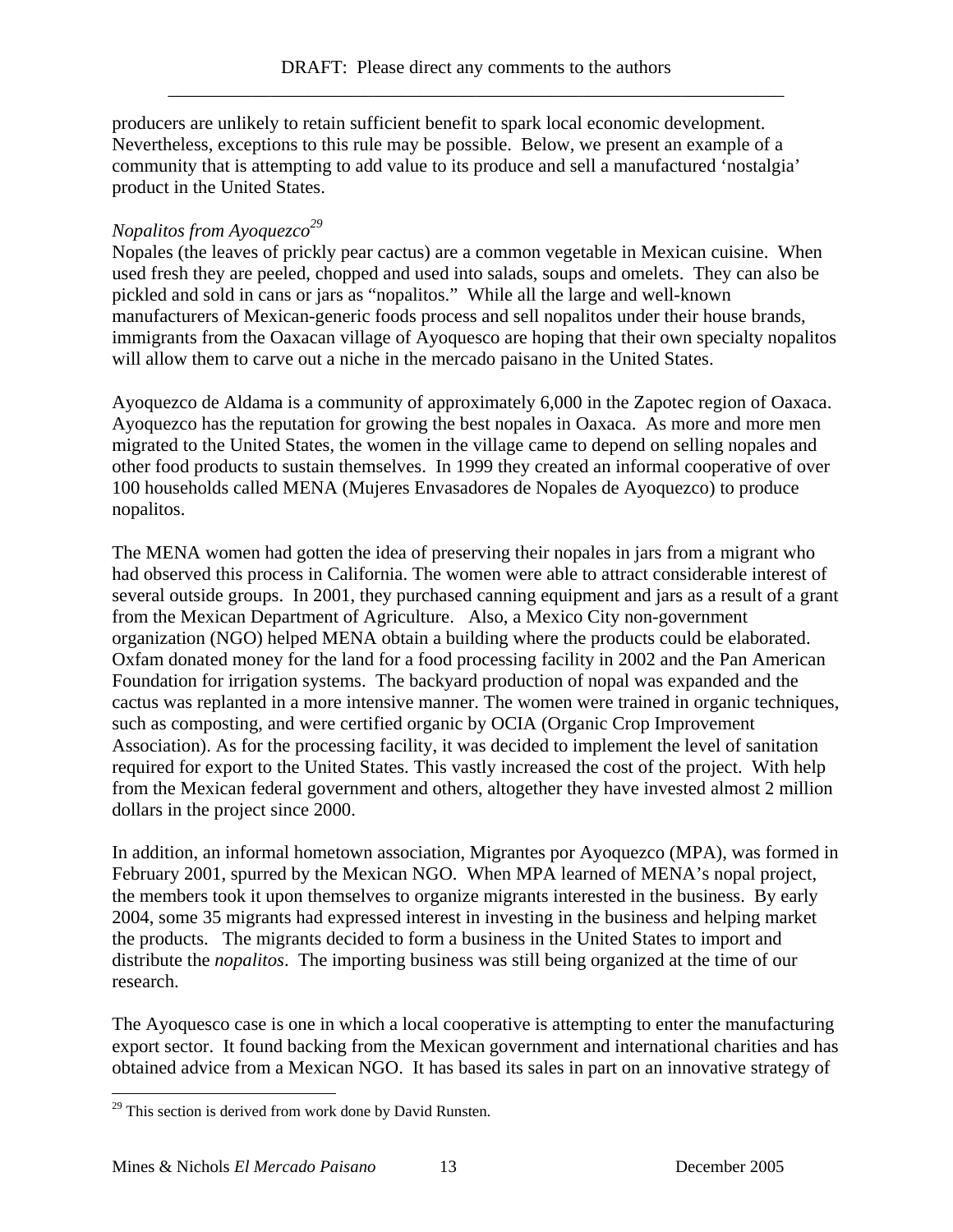using its émigré community both as a market and as a resource for marketing products beyond the Ayoquesco community. However, it is not clear that nopalitos, their main product, can actually sustain a premium price compared to its competition made by large manufacturers. Also, given the level of support that they have received, it appears that this model would be difficult to replicate in other places.

# *Fresh produce*

While Mexico grows a wide array and fresh fruits and vegetables for the mainstream U.S. market, there are also a number of fresh fruits and vegetables sought by Mexican immigrants in particular, including nopal cactus leaves discussed above, prickly pears (or *tunas*, the fruit of the nopal cactus), mangoes, a wide variety of chiles, to name just a few.

Below we report on a series of cases of small producers of product trying to acquire traction in the market. We review these cases in order to shed light on the challenges they face in attempting to maintain a significant share of the value that they are generating by their work.

# *Small Producers for the Fresh Market*

All the producers face similar challenges. First, they have to produce a consistently high quality product with a constant quantity of production. They have to meet inspection standards required by two U.S. agencies, the FDA and USDA. Next, they have to arrange for, or hire someone else to arrange for transportation to the border, and for brokering the border crossing. Finally, and perhaps the most difficult and challenging, they have to arrange for or hire someone to assure that the product is placed in stores where the consumer can purchase them. All these steps must be taken in a way that allows them to recover their costs and make a profit. The review of these case studies demonstrates some of the major barriers and opportunities for small producers trying to export their product to the United States.

#### *Prickly Pear (Tunas) in Zacatecas*

The cactus fruit known as prickly pear (or *tuna*) is much sought-after by Mexican immigrants in the United States. Furthermore, it is a crop that can contribute to livelihoods in semi-arid areas where rain-fed corn and bean crops are much less reliable. We know from speaking to produce buyers for U.S.-based Latino supermarkets that large quantities of this fruit, which is not grown commercially in the United States, has been purchased for some time from Zacatecas, Mexico.<sup>30</sup>

Two tuna producers in the region of Pinos, Zacatecas control most of the exports to the United States from Zacatecas. These are both producer-owned corporations, with approximately 60 small farmers each. In each firm there is a general manager who reports to a board chosen by the producer owners. The manager handles all the tasks needed for the packing, storing and selling of the product including arranging for export. The companies have their own packing sheds and storage facilities and are able to do some or all of the processing themselves, i.e., the dethorning, packing and loading of the product. And both farming activities and the packing sheds have created local employment.

By organizing themselves into producer-owned corporations, they have been able to protect their interests as producers, even if the prices were not favorable in a given year. However, the ability

 $\overline{a}$  $30$  Interview with the produce buyer for a large Latino supermarket chain in Southern California.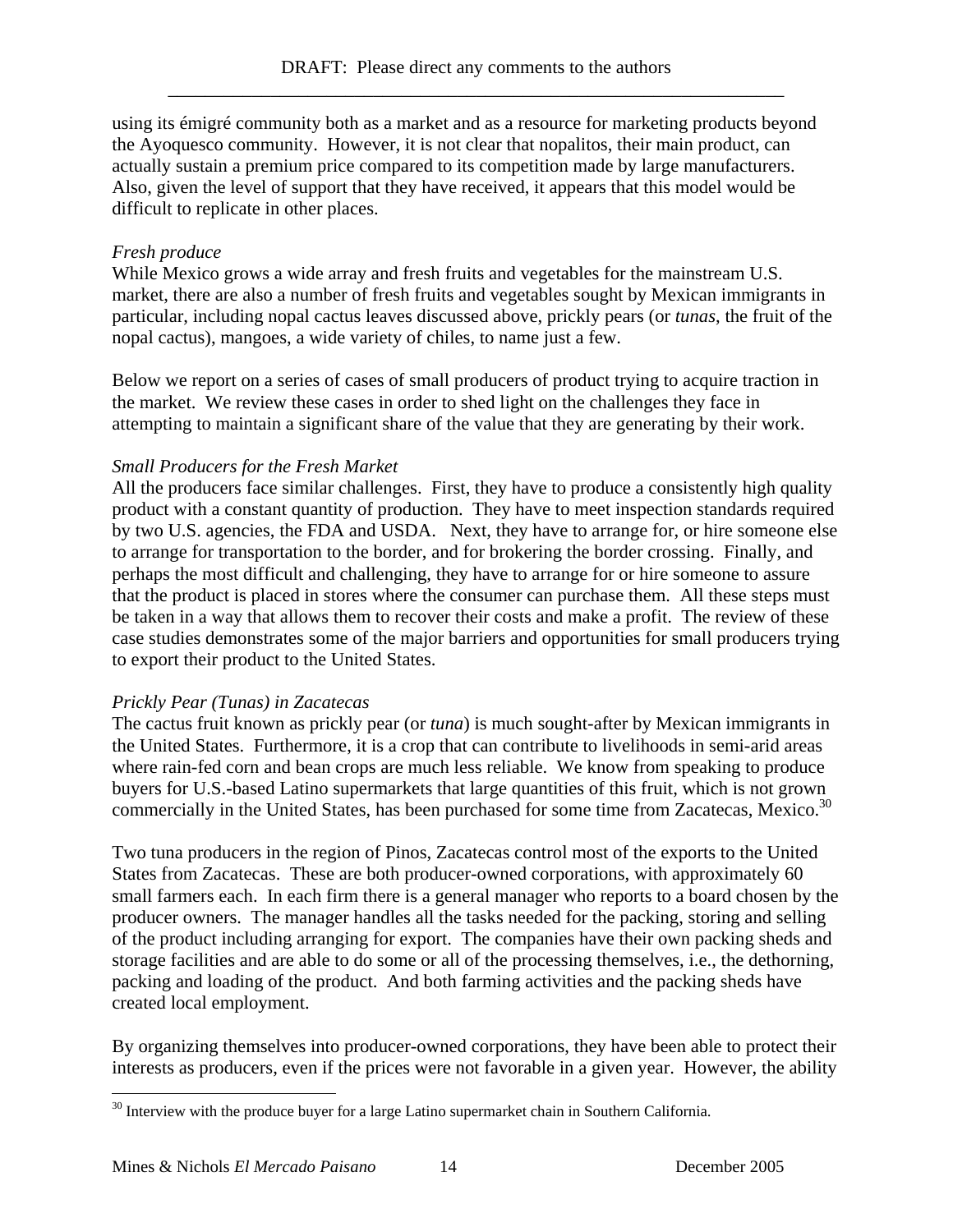to capture profit derived from export differs between the two firms. One has sold only small quantities of its *tuna* for export the United States, working through a Mexican buyer who arranges for fruit shipments to be sent across the border and sold in the U.S. market. The other firm, while selling larger quantities for export, nevertheless experiences considerable variability, exporting between a fifth and a half of its production, depending on the year. Its link to the U.S. market is a Los Angeles-based Mexican produce broker who supplies all the tuna for a large Latino-oriented supermarket chain in Southern California.

The barriers to entry into the production of prickly pears are quite low for farmers. The cactus plants can be established with cuttings from existing plants; they are drought resistant and require only limited amounts of fertilizer, pest control and pruning. To obtain substantial yields requires only about 60 dollars a hectare of inputs. The difficulty is that profits are scarce if one has to sell to packing sheds and intermediaries who keep most of the gains.

Support from the state of Zacatecas, in the form of technical and financial assistance, has been key for the economic viability of the two producer-owned prickly pear firms. One of them reports that the state helped it with a cold storage system that has enabled it to store its product and then sell off-season when prices are considerably higher. The better prices generated by the cold storage system and by entry into the international market have allowed for investment in drip irrigation, fertilizers and other methods of improving output per hectare.

In sum, through organization, technical and financial support from the government, access to the U.S. market through experienced and trustworthy intermediaries, these local tuna farmers of Pinos have been able to capture wealth from the sale of their product. And they have also succeeded in creating considerable local employment at relatively high wages for rural Zacatecas.

# *Mangos of Lombardía, Michoacán*

There are 1,200 mango producers in the Lombardía (municipio Gabriel Zamora) region of Michoacán. The producers have traditionally been independent farmers who have dealt directly with packing sheds and exporters as individual units. Anyone can enter the industry at the price of buying mango acreage. The costs of cultural and harvesting practices are moderate.

Growers in Lombardía complained bitterly about two cost drains on their ability to make a decent return on their production. The first drain is the rates charged by the packinghouse to sort and pack their fruit, and the second is the international intermediary. The buyer-shippers have traditionally handled all the transportation, border transactions, and placing of the product at the retail level in the United States.

In 2003, frustrated at being price takers in their dealings with the packers, the growers organized a cooperative in the area (Los Mangueros de Lombardía) in an effort to set up a grower-run packinghouse. They also took steps to create a company north of the border that would be able to bypass the shipping intermediaries. Leaders of the cooperative reported that financial support from the state government did not materialize for the packing shed, however the company that was to take over shipping and selling fruit in the United States (Lombardía Produce) did get off the ground in 2004.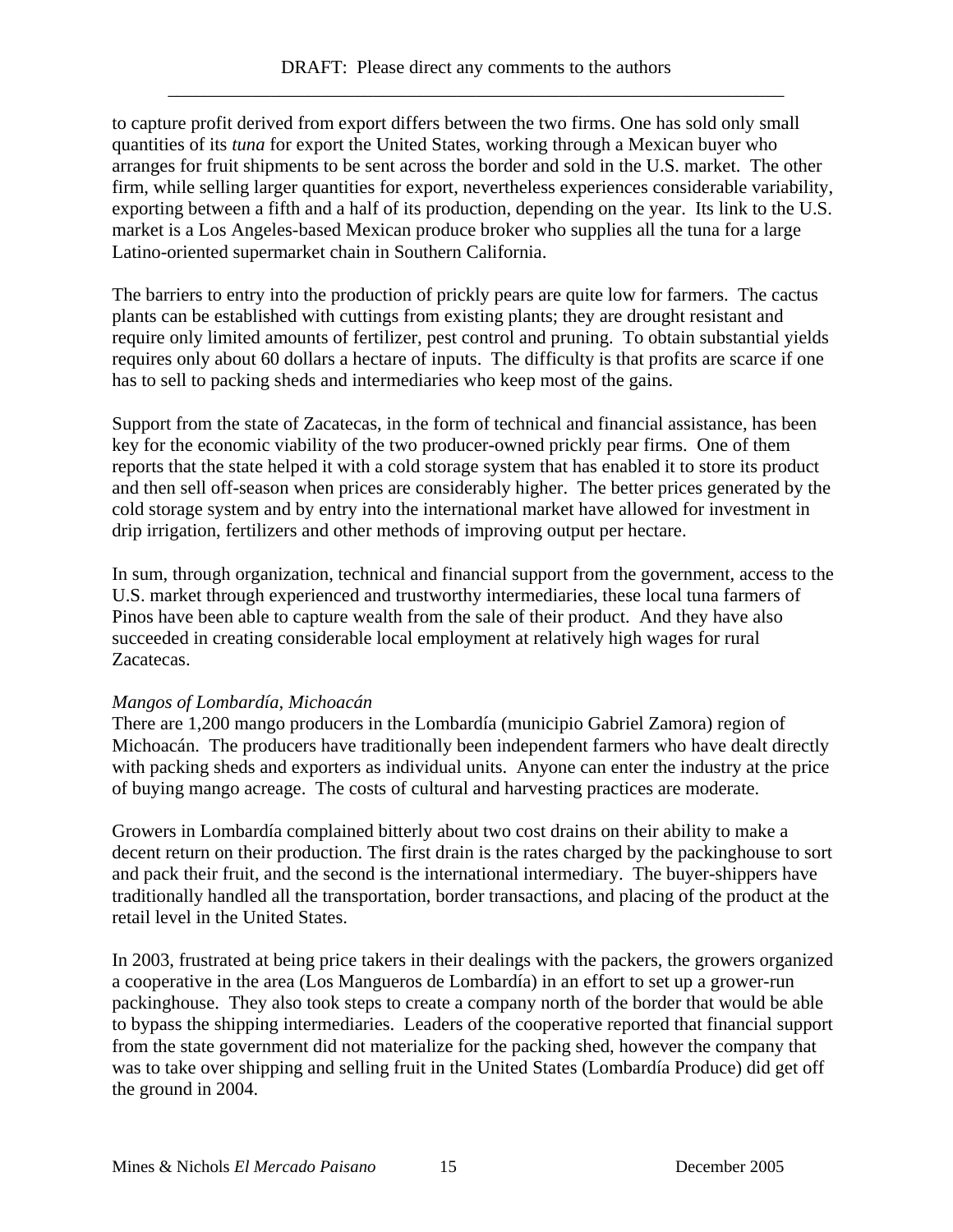Lombardía Produce (LP) was a truly transnational undertaking, an idea created jointly by people living in the Lombardía hometown and those living in Los Angeles, where the largest group of townspeople has settled north of the border. On the Michoacán side, a Sociedad Productivo Rural (SPR) was formed to handle the selling of produce from cooperative members to Lombardía Produce. On the U.S. side, the Hometown Club of Lombardía-origin people became actively engaged in the project. LP was set up as a private company in Los Angeles, with the president of the hometown association, a native son of Lombardía, and brother to three mango growers, as general manager of the company.

The Michoacán state government played a crucial role in the launching of Lombardía Produce, providing 4 million pesos (\$375,000) in financing for the 2004 season. This subsidy from the government sparked widespread interest in the cooperative and most of the 1200 growers in the area joined. The start up and operating expenses were very high. There were costs associated with purchasing boxes, packing the fruit and shipping it in refrigerated trucks from southern Michoacán to Los Angeles. Transportation costs alone amounted to about two dollars for a 4.5 kilo box of fruit. In Los Angeles the company leased a large warehouse and refrigeration facility in the produce district (at a cost of \$17,500 a month), and at one point had 16 employees on its payroll. All of these expenses were covered by the Michoacán government's initial subsidy.

The general manager of LP was determined to put the unpopular middleman out of business in the Lombardía area by paying a consistently high price for the fruit, even when the wholesale price in Los Angeles did not justify what he was offering growers. Indeed this practice eliminated LP's profit so that the company was actually operating at a loss.<sup>31</sup> While the price paid to the growers remained high, the middlemen competitors were negatively affected by having to purchase fruit at high prices, and some were driven out of business. Thus the subsidy that was paid for indirectly by the government of Michoacán had a major impact on the overall Mexican mango market.

According to the local growers, the middlemen retaliated against the cooperative effort. They managed to pull strings to deny packing boxes to the cooperative and to make the USDA inspection process difficult for cooperative fruit growers; both of which resulted in delayed shipments. In addition, the packinghouses collaborated with the middlemen and accepted immature, low quality fruit, which demoralized the market and undermined LP's reputation.

In addition to the fact that the manager was paying the growers a price that assured his enterprise a loss, other problems plagued the nascent attempt to bring economic justice to the growers. The general manager himself admits that he lacked administrative experience. He took on two non-Michoacano Mexican partners with experience in L.A. produce markets and these two reportedly cheated him. There were accounting irregularities and over-charging for equipment. One of the biggest problems was an inadequate billing and collection system, so LP frequently was not paid for the fruit it sold.

 $31$  One employee of LP reported that the manager continued to pay the growers \$4 a box in Lombardía while the wholesale price in L.A. had fallen to \$2.50 a box.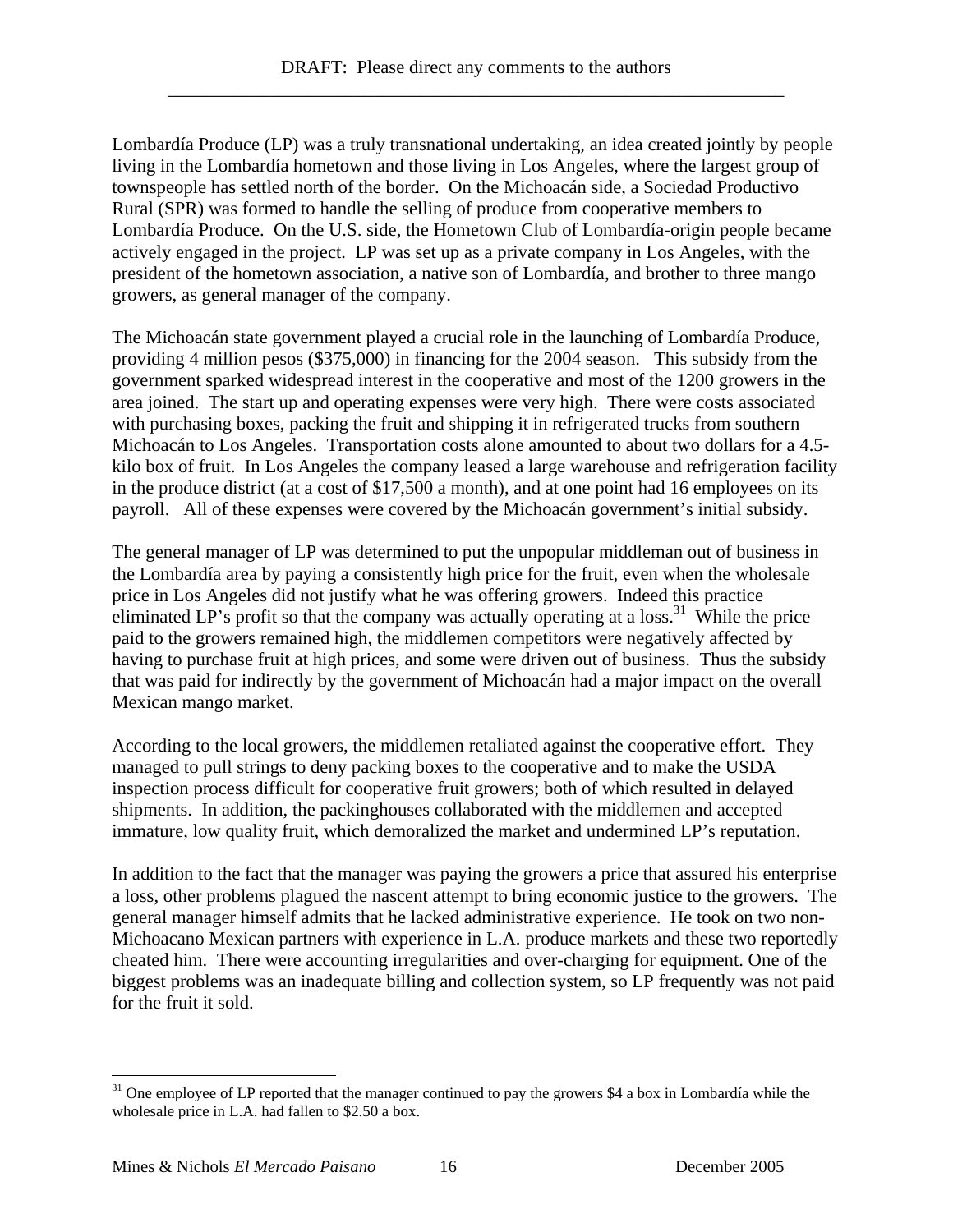The observers of Lombardía Produce agree on many points. The motives and charisma of the general manager are universally admired. The original concept of helping the mango farmers of Lombardía avoid the abusive behavior of middlemen was a noble cause. The government subsidy was crucial to get the project off the ground. Many individual growers benefited during the 2004 season from the high prices sparked by LP's purchase price. But, they point out that many errors were committed. The project began without an adequate business plan. The general manager, although a charismatic and experienced salesman, lacked the proper training to be in charge of business decisions. The firm did not seek adequate advice nor receive sufficient technical assistance from people experienced in business practices. The firm did not institute a coherent accounting system to ensure prompt billing and collection.

Yet despite the failure of Lombardía Produce, it has already become a legendary case of a transnational community that jumped into the lucrative mercado paisano, drove out the pricesetting middlemen and ensured greater wealth capture for small producers back home, at least for a time. However, LP is also a case of good intentions gone awry and as such could be a useful model of how to avoid the pitfalls that sunk a noble effort.

# *Edible Tubers from Tuxtepec, Oaxaca*

The importation from Mexico to the United States of the humid tropical roots like taros, mandiocas, and yuccas began only recently. While the demand for these products exists primarily within the Asian and Pacific Islander immigrant populations, the case we describe here is instructive and highly relevant for other small producers in Mexico seeking to enter the U.S. fresh produce market and to retain power in the product chain.

The producers in this example are organized in a cooperative venture called Agroempresarios de Paploapan (AP), located in an area of southern Mexico, straddling the border between the states of Oaxaca and Veracruz. The firm has three semi-autonomous but inter-related parts. Administration and technical direction are in the hands of a technical service firm that consists of eight individuals: accountants, specialists in pest management, a specialist in rural development and an expert in humid tropical plants. A second group forms the marketing unit. A third firm consists of about 50 producers who are small-scale growers. The exact relationship among the firms was still in flux at the time of the interviews.

The cooperative manager, who is the son of a local farmer and has a master's degree in rural development, explained how the cooperative has developed. First, he pointed out that his home area has an ideal climate for growing humid tropical plants. There is ample land, water and people to successfully raise output for export. He said that in the 1990s, a small group of growers from the area tried to sell tubers both nationally and for export but found that intermediaries took most of the profit. The producers were able to involve Bancomext in a study that found substantial markets, especially among the U.S. immigrant populations, for humid tropical crops. To avoid the problem of the abusive pricing practices, the manager went directly to Produce Marketing Association meetings in the United States and to similar meetings in Canada. He carefully interviewed potential intermediaries and found a U.S.-based Mexican importer with whom he has forged a relationship of trust. After receiving deliveries of product, and finding them to meet his quality requirements, the importer has traveled to Oaxaca to visit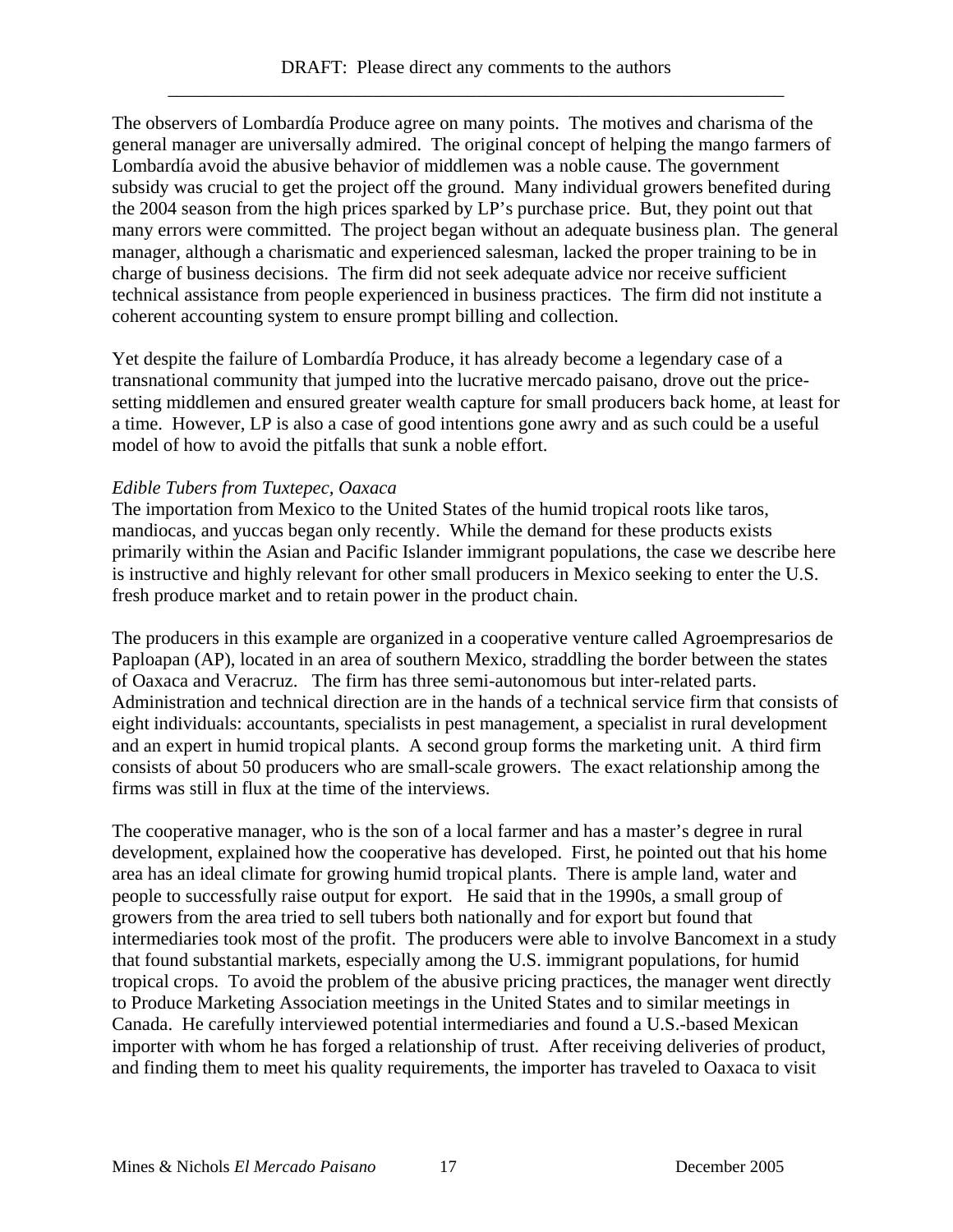the production area and has loaned AP money to expand its acreage and output. In effect, this intermediary has become an engine of rural development for this region of Oaxaca.

The production started out small due in part to a lack of seed, but the opportunity for the group appears very promising. At present, AP is shipping only one truck a month to Los Angeles. However, production is expanding as more seed is produced and neighbors of the cooperative are beginning to join the project. The cooperative has a contract with the same intermediary to deliver 50 truckloads of product between September of 2005 and April of 2006. AP is receiving between \$25 and \$32 for a 50-pound sack, which is much higher than obtained from the previous middlemen. The current buyer pays promptly upon arrival and checking of the product.

The manager of AP is expanding his cooperative slowly and carefully. Only qualified growers are gaining entry into the potentially lucrative arrangement that the cooperative has with the international market. Local growers' ability to enter the cooperative depends on their skill and commitment. The manager distributes seed to perhaps 50 local growers at a time, and chooses only the most qualified as future members of the cooperative, which entitles them to receive more seed. He is careful to exclude farmers who are not committed to producing high quality product at sufficient levels. At present, the cooperative lacks adequate packing facilities. They hope to be able to improve these so that they can put value added to their product. For example, drying the product before sale has potential.

The Los Angeles-based buyer, at present handles all the prerequisites for inspections, borderbrokering and marketing. Additionally, he may send a qualified person to train the locals on how to prepare for the USDA inspections.

The AP's innovative administrative structure is a promising model that combines experienced administrators and expert agronomists in a relationship that is designed to protect the interest of uneducated producers. $32$ 

# LESSONS

 $\overline{a}$ 

In conclusion, we review our three nostalgia products levels of appeal to identify common patterns that facilitate or impede the wealth capture by local actors.

*Locality-specific.* The products in this category occupy a specialized niche in the 'mercado paisano.' The lack of competition means that consumers familiar with the product are often willing to pay a premium and, as a result, the producers retain considerable price-setting power. But, although local actors are able to make a profit, there are limits to the locality-specific that restrict its potential for wealth capture. Most prominent is that the taste for these products is confined to a very restricted population in the home areas together with the diaspora from these areas. The community members from a given area, despite the support of the hometown associations, simply do not constitute a sufficient customer base to justify the investment in equipment and business infrastructure needed to increase production, comply with government

 $32$  Mario Lopez Espinosa lays out a theoretical argument for this kind of institutional experimentation see Lopez, 2004.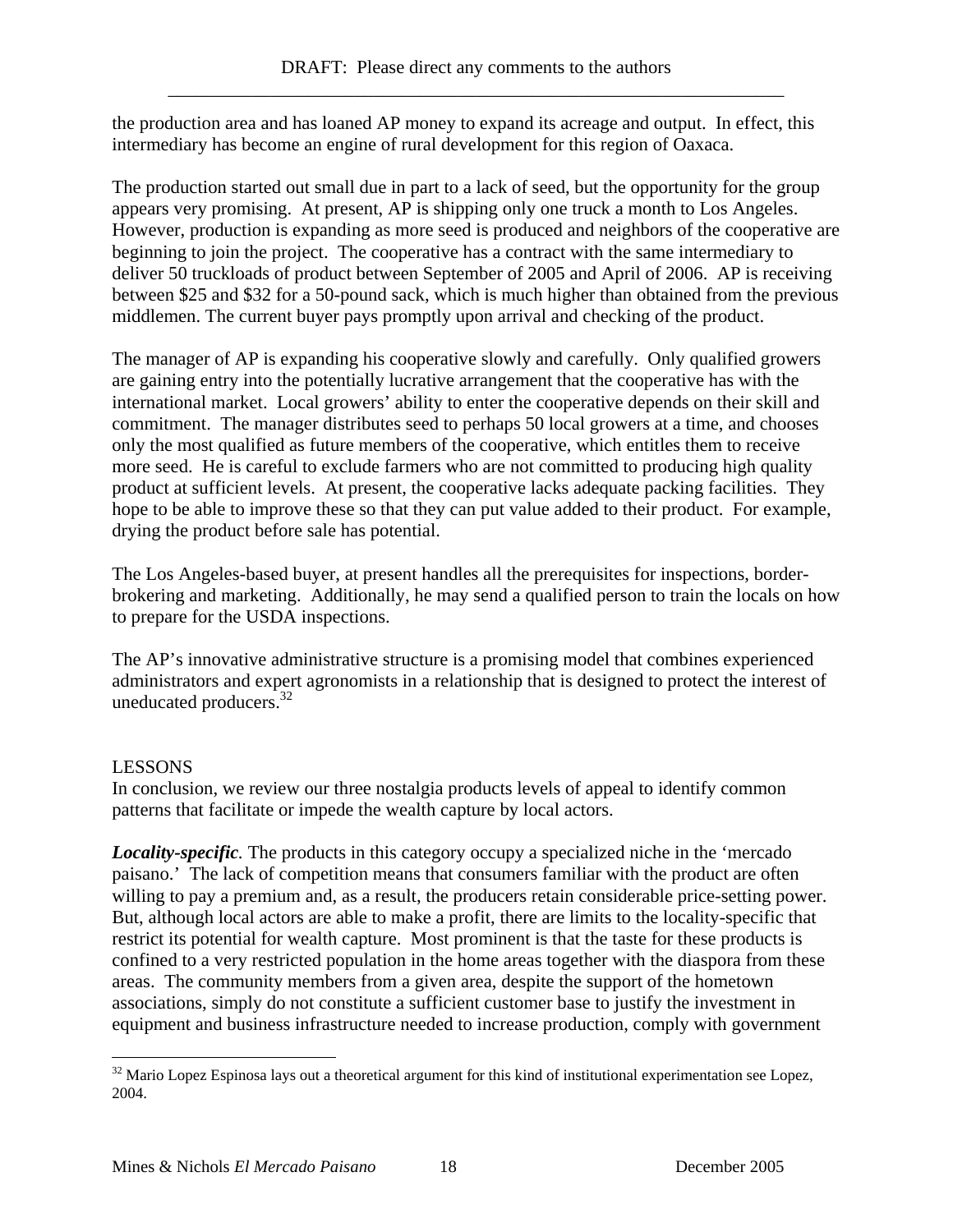regulations, negotiate the border and gain access to a distribution system in the United States. Yet to expand their appeal and find a wider market, locality-specific products face many obstacles. First, once the product becomes 'generic' in its appeal, it must compete with the large cost-efficient manufacturers. And, while some locality-specific products may find acceptance among a broader segment of the Mexican émigré community, as Sra. Tomasa believes would be the case with her pinole mix, a small producer such as she, with limited education and no trustworthy professional support, is left alone to cope with the complicated and challenging matters of food and safety regulations, labeling requirements, arranging for transportation, negotiating the border crossing, and distributing the product. Inserting a new item into the product chain, even a specialized paisano product with likely broader customer appeal, requires significant investment, technical assistance and business infrastructure at every step of the way. Supermarket chains will not wait for consumer interest to grow but will remove from their shelves products that do not sell quickly. And, as illustrated with the Ayoquesco nopalitos product, even with considerable government and non-governmental support, together with the involvement of organized émigrés to market the product, there is no guarantee of success in the market place. Wealth capture by local producers for locality specific-products will remain limited without adequate business and financial inputs to graduate the product up to a larger market.

*Culture-specific.* The examples of products discussed in this category—charro gear and Oaxacan foods—offer a promising model whereby small producers gain access to somewhat broader niche markets in the United States and where wealth is retained within a given transnational community. Again, the products are specialized for customer tastes, enabling the producers to retain price-setting power. In both cases we examined, the market for these products is expanding and the system for getting these products to customers in the settlement communities is in the hands of entrepreneurs from the transnational community itself. And, as demand grows for culture-specific products, producers with adequate government support may be able to seek Appellation of Origin Certification (AOC) in order to protect themselves from competition by generic producers. It would thus appear that the culture-specific segment of the mercado paisano has the potential to retain wealth and generate employment in local communities. However, to do so at least two main barriers must be overcome: limited productive capacity and high logistics costs. Just as with locality-specific products, expanding productive capacity is often blocked by some combination of the producer's own low level of education, lack of business skill, lack of access to credit, absence of advice and technical assistance, and inability to create collaborative relationships with other small producers. In short, the same factors responsible for lack of development in rural Mexico in general. The second challenge, namely the high costs of getting the goods to market, is exacerbated by the lack of organization among producers. Whereas large manufacturers and importers of generic products are able to take advantage of professional logistics services and reap the cost savings associated with scale and vertical integration, the actors in the culture-specific category operate in a highly individualized fashion, each handling relatively small shipments, leading to higher shipping and border transaction costs, and profits lost to non-community actors.

*Mexican Generic.* The large manufacturers and importers of goods are by far the dominant players in the mercado paisano. They are highly sophisticated operations and compete within the logic of international trade and the global marketplace. They avail themselves of the latest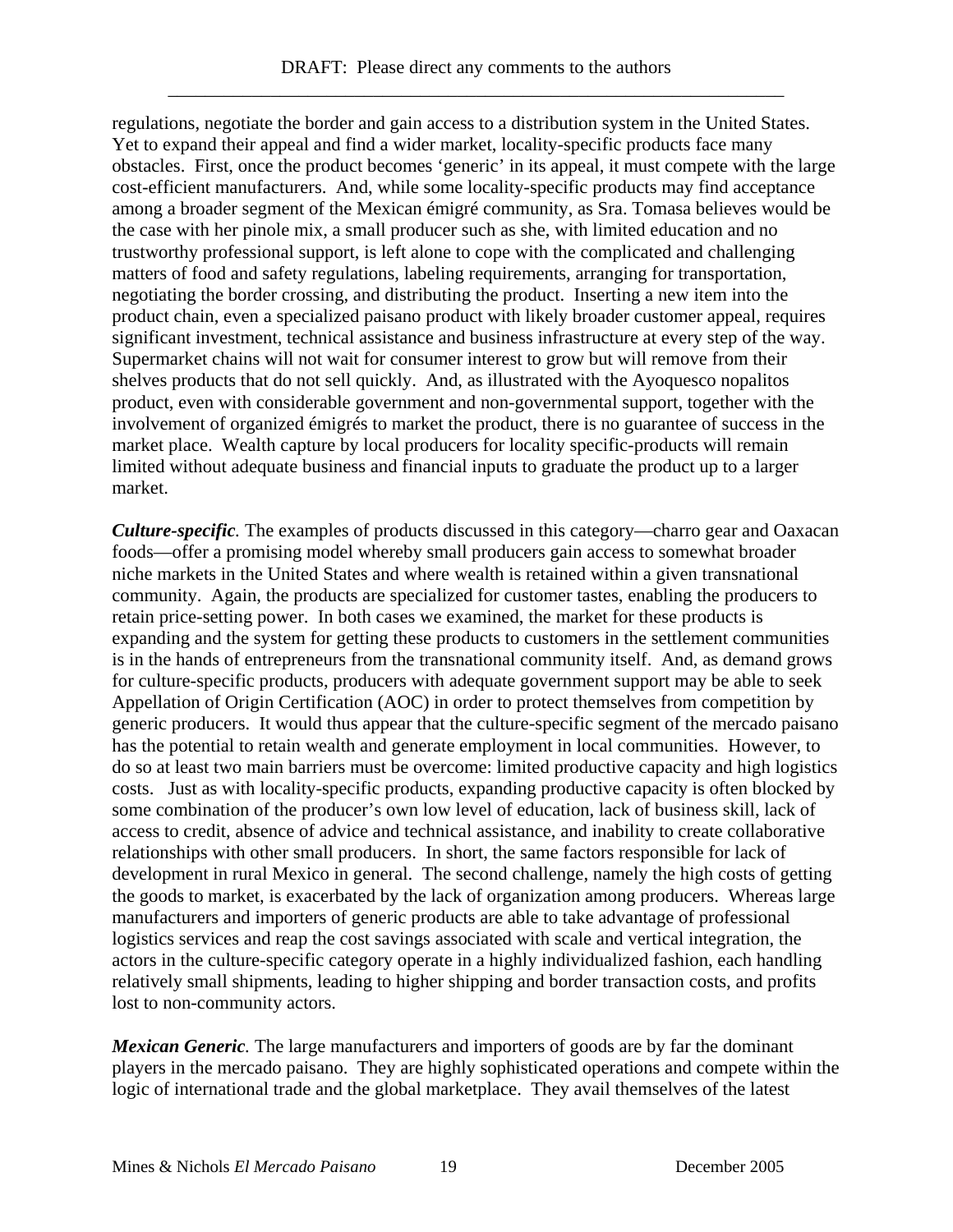technologies and professional skills in order to maximize efficiency and minimize costs with regard to all steps in the product chain, from acquiring inputs, manufacturing, transportation, negotiating the border and distribution. While they may create significant employment, it is not necessarily in the migrant-sending communities we are concerned with, nor is the wealth generated by the production and sale of these goods captured at the local level. The small and medium actors involved in these product chains—such as farmers who sell to intermediaries or supply the inputs to manufacturers—are frequently fragmented sellers, they lack organization and must accept the price offered them. Nor are unorganized small and medium producers able to enter into the lucrative manufacturing sector themselves, given the extremely high barriers to entry for the manufacturing and marketing of generic products. Industrial facilities, access to transportation and distribution systems, border brokers, international financial services and advertising are beyond their reach.

However, our research suggests that opportunities do exist for small and medium producers to retain some power in the generic product chain when certain conditions are present. Based on our three cases mentioned above—Lombardía mangoes, Zacatecas prickly pear and Papaloapan root crops—we identify two factors: producer organization and alliance with a competent and trustworthy importer, as key enabling conditions. In each case, the producers were able to create institutions that, at least temporarily, worked to overcome the obstacles faced by pricetaking producers. In the case of the Lombardia mangoes, a small grower-based community group seized control with state government backing of the intermediation of the product and for a time set the prices paid to the producers. The prickly pear producers of Pinos, Zacatecas were able to develop a producer-owned corporate model that attracted government technical assistance and allowed them to avoid, in large measure, the price-setting packing shed owners. The cooperative effort of the Papaloapan tuber growers demonstrates that competent technical and marketing assistance can be joined with productive small growers in a non-exploitative relationship. The case of Papaloapan also demonstrates that, with careful searching, fair intermediaries can be found. In fact, the case of Papaloapan demonstrates that U.S.-based Mexican business professionals, who know the ropes on both sides of the border, can play useful roles in helping struggling small firms gain a foothold in the transnational market for products cherished by the Mexican diaspora.

#### **CONCLUSION**

our study of the mercado paisano leads us to conclude that simply the existence of a large and growing market in the United States for Mexican nostalgia products is insufficient, in and of itself, to promote economic development in Mexico's migrant-dependent communities. We do, however, propose a structural framework and a set of analytical tools for identifying the barriers and opportunities within the mercado paisano for transnational actors and small and medium producers to capture wealth and generate employment in their respective communities.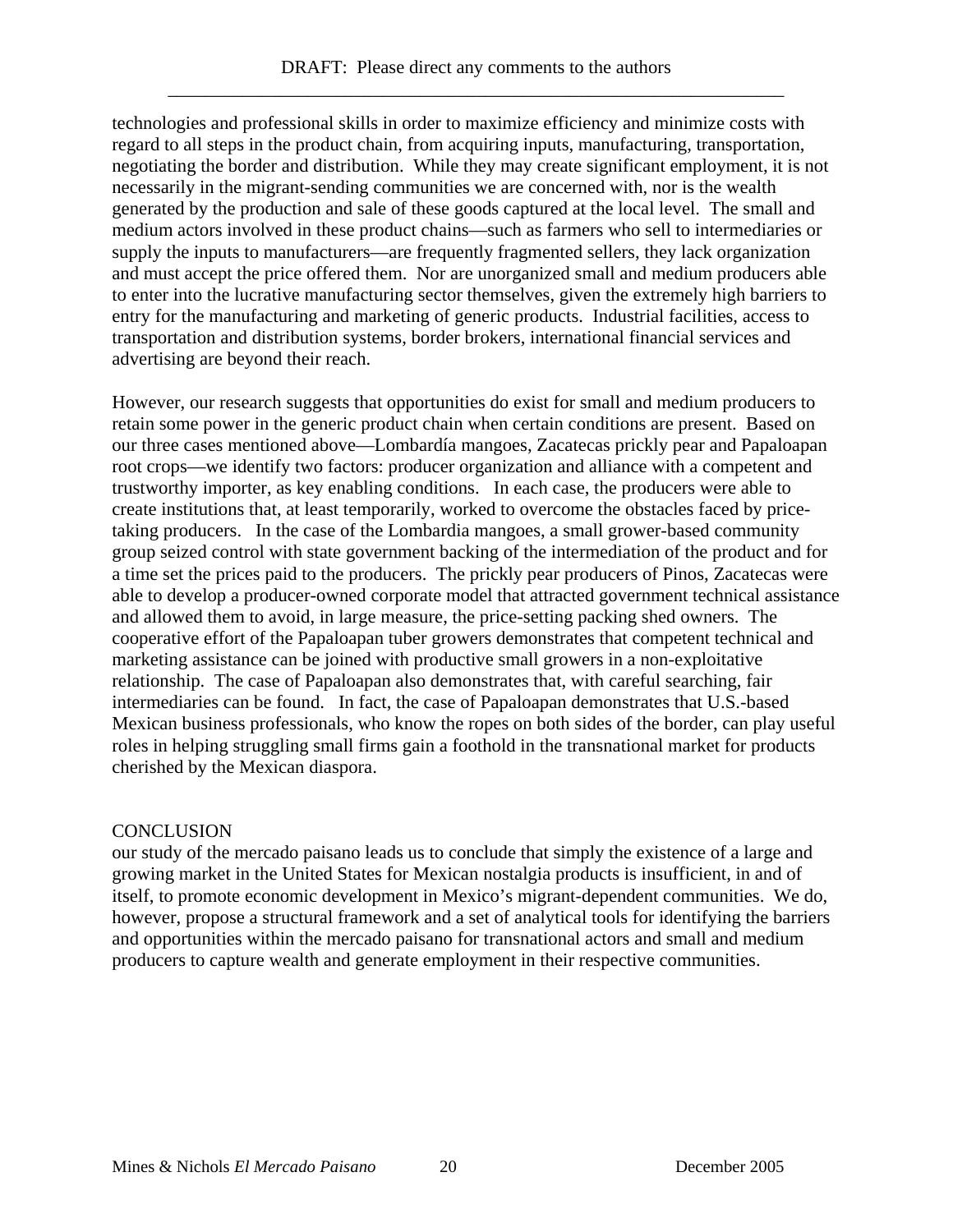#### REFERENCES

- Alarcón, Rafael. "The Development of the Hometown Associations in the United States and the Use of Social Remittances in Mexico." In *Sending Money Home: Hispanic Remittances and Community Development*, edited by Rodolfo O. de la Garza and Brian Lindsay Lowell, 101-124. Lanham, MD: Rowman & Littlefield, 2002.
- Bendixen & Associates. "Receptores de Remesas en Centroamérica." *Multilateral Investment Fund and Pew Hispanic Center*. September 2003. http://www.iadb.org/mif/v2/files/ BendixenGU2003spa.pdf (February 13, 2005).
- CEPAL, "Pequeñas empresas, productos étnicos, y de nostálgia: oportunidades en el mercado internacional," Unidad de Desarollo Industrial, Comité Económico para America Latina, Naciones Unidas, Mexico, D.F. 2004
- De la Garza, Rodolfo O. and Manuel Orozco. "Binational Impact of Latino Remittances." In *Sending Money Home: Hispanic Remittances and Community Development*, edited by Rodolfo O. de la Garza and Briant Lindsay Lowell, 29-52. Lanham, MD: Rowman & Littlefield, 2002.
- Durand, Jorge, Emilio A. Parrado and Douglas S. Massey. "Migradollars and Development: A Reconsideration of the Mexican Case." *International Migration Review* 30 (1996): 423- 444.
- Garcia Zamora, Rodolfo, "Los Proyectos Productivos con los Migrantes en Mexico Hoy," segundo coloquio sobre migracion internacional, Berkeley, CA 2002
- Goldring, Luin. "Family and Collective Remittances to Mexico: A Multi-Dimensional Typology." *Development and Change* 35 (2004): 799-840.
- Inter-American Dialog. "All in the Family: Latin America's Most Important International Financial Flow." *Inter-American Dialogue Task Force on Remittances*. January 2004. http://www.iadialog. org/publications/country\_studies/remittances/all\_family.pdf (February 13, 2005).
- Levitt, Peggy. "Social Remittances: A Conceptual Tool for Understanding Migration and Development." *Harvard University*. Working Paper Series, No. 96.04. October 1996.
- Lowell, Briant Lindsay and Rodolfo O. de la Garza. *Sending Money Home: Hispanic Remittances and Community Development*. Lanham, MD: Rowman & Littlefield, 2002.
- Lopez Espinoza, Mario, "Remesas de mexicanos en el exterior y su vínculo con el desarollo económico, social, y cultural de sus comunidades de origen," Programa de migraciones internacionales, Oficina de Trabajo Internacional, Ginebra, Suiza, 20, 2002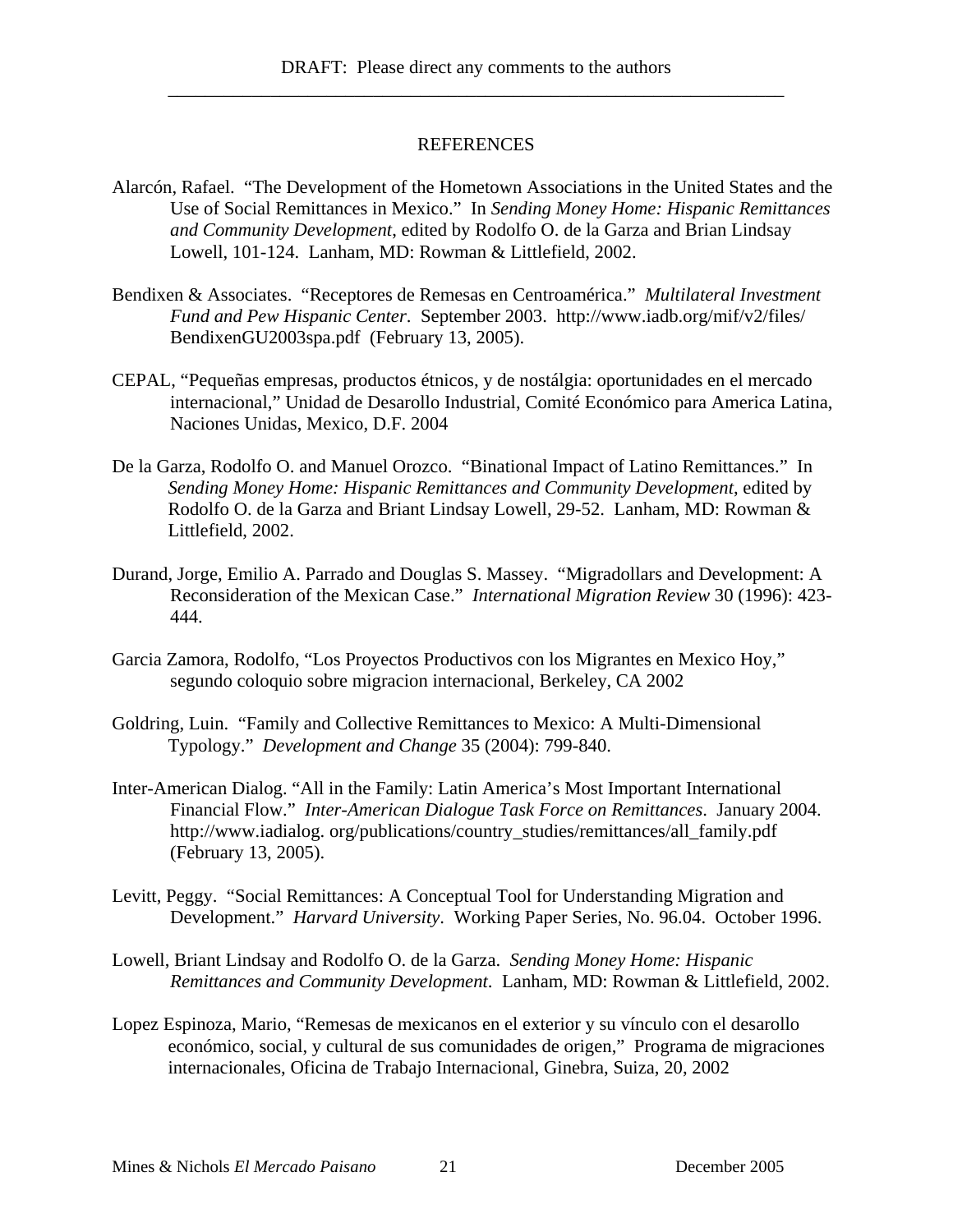- Marsh, Robin R. and D. Runsten, "The Potential for Small Holder Fruit and Vegetable Production in Mexico: Barriers and Opportunities," XIX International Congress/Latin American Studies Association (LASA), Washington DC, September 1995
- Martin, Philip, and T. Straubhaar, "Best Practices to foster economic growth," Cooperative Efforts to Manage Emigration, Research and Seminars, //migration.ucdavis.edu/rs, 2001
- Massey, Douglas, L. Golring, and J. Durand, "Continuities in Migration," *American Journal of Sociology,* Vol 99, no. 6, 1994
- Meyers, Deborah Waller. "Migrant Remittances to Latin America: Reviewing the Literature." In *Sending Money Home: Hispanic Remittances and Community Development*, edited by Rodolfo O. de la Garza and Briant Lindsay Lowell, 53-81. Lanham, MD: Rowman & Littlefield, 2002.
- Mines, Richard. *Developing a Community Tradition of Migration*, Monographs in U.S.-Mexican Studies, no. 3, University of California, San Diego, 1981
- Moctezuma Langoria, Miguel. "Principales Circuitos Migratorios y Cultura de la Migración Internacional de Zacatecas," Programa del Doctorado en Estudios de Desarrollo, Universidad Autónoma de Zacatecas, 2004
- Mooney, Margarita. "Migrants' Social Capital and Investing Remittances in Mexico." In *Crossing the Border*, edited by Jorge Durand and Douglas S. Massey, 45-62. New York: Russell Sage Foundation, 2004.
- Newland, Kathleen. "Migration as a Factor in Development and Poverty Reduction." *Migration Policy Institute*. June 1, 2003. http://www.migrationinformation.org/feature/display. cfm?ID=136 (February 23, 2005).
- Nichols, Sandra. "Saints, Peaches and Wine: Mexican migrants and the transformation of Los Haro, Zacatecas and Napa, California." Diss., University of California, Berkeley. 2002.
- Orozco, Manuel. "Globalization and Migration: The Impact of Family Remittances in Latin America." In *Approaches to Increasing the Productive Value of Remittances*. Paper presented at a Conference held at the World Bank for the Inter-American Foundation. Washington, D.C., March 19, 2001. http://www.focal.ca/pdf/family\_remit.pdf (February 22, 2005).
- Orozco, Manuel. "The Impact of Migration in the Caribbean and Central American Region." *FOCAL* Policy Paper. Ottawa, Canada. March 2003. http://www.iadialog.org/ publications/country\_studies/remittances/focal\_orozco.pdf (February 13, 2005).
- Orozco, Manuel. "International Financial Flows and Worker Remittances: Issues and Lessons." Paper presented at the conference *Bridging the Gap: The Role of Migrants and their Remittances in Development*. Noordwijk, The Netherlands, November 19, 2004.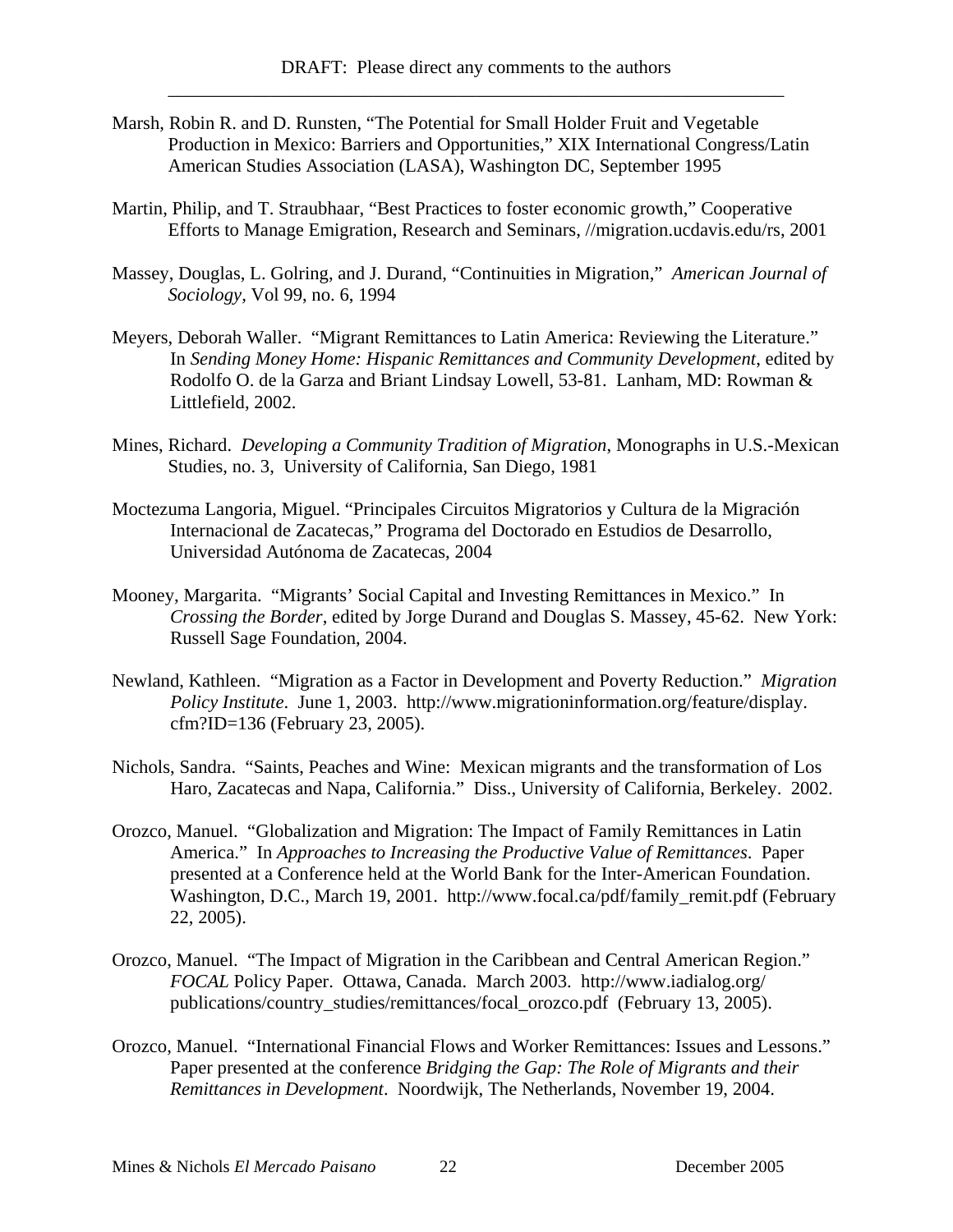- Orozco, Manuel. "Latino Hometown Associations as Agents of Development in Latin America." In *Sending Money Home: Hispanic Remittances and Community Development*, edited by Rodolfo O. de la Garza and Briant Lindsay Lowell, 85-100. Lanham, MD: Rowman & Littlefield, 2002.
- Orozco, Manuel. "Remittances and Markets: New Players and Practices." In *Sending Money Home: Hispanic Remittances and Community Development*, edited by Rodolfo O. de la Garza and Briant Lindsay Lowell, 125-154. Lanham, MD: Rowman & Littlefield, 2002.
- Passel, Jeffrey. "Unauthorized Migrants: Numbers and Characteristics," Pew Hispanic Center, Washington, DC, 2005
- Rojas, Roberto Ramirez. "A Study of the Sources and Use of Remittances by Type of Community in Mexico." In *Approaches to Increasing the Productive Value of Remittances*. Paper presented at a Conference held at the World Bank for the Inter-American Foundation. Washington, D.C., March 19, 2001, 41-50.
- Rivera-Salgado, Gaspar, L. Escala Rabadán, "Identidad Colectiva y Estrategias Organizativas entre Migrantes Indígenas y Mestizos," in Indigenas Mexicanos Migrantes en los Estados Unidos, J. Fox and G. Rivera-Salgado, University of California, Santa Cruz, 2004
- Runsten, David, "Productores Orgánicos Del Cabo, S. de S.S.de R.L. de C.V. and Jacobs' Farm, San José del Cabo, Baja California Sur: A Case Study of a Niche Marketing Strategy," University of California, Los Angeles, 1997
- Sander, Cerstin. "Migrant Remittances to Developing Countries." Prepared for the UK Department of International Development by Bannock Consulting. June 2003. http://www.bannock.co.uk/PDF/Remittances.pdf (20 April 2005).
- "Sending Money Home: Remittances to Latin America from the U.S." Inter-American Development Bank/Multilateral Investment Fund Conference. May 17, 2004. http://www.iadb.org/mif/v2/files/map2004survey.pdf (13 February 2005).
- Serrano, Pablo. "ECLAC's Experiences with the Productive Use of Remittances by Central American Emigrants." In *Approaches to Increasing the Productive Value of Remittances*. Paper presented at a conference held at the World Bank for the Inter-American Foundation. Washington, D.C., March 19, 2001, 7-13.
- Vertovec, Steven. "Migrant Transnationalism and Modes of Transformation." *International Migration Review* 38 (2004): 970-1,002.
- Zarate-Hoyos, German A. "Consumption and Remittances in Migrant Households: Toward a Productive Use of Remittances." *Contemporary Economic Policy* 22 (2004): 555-565.